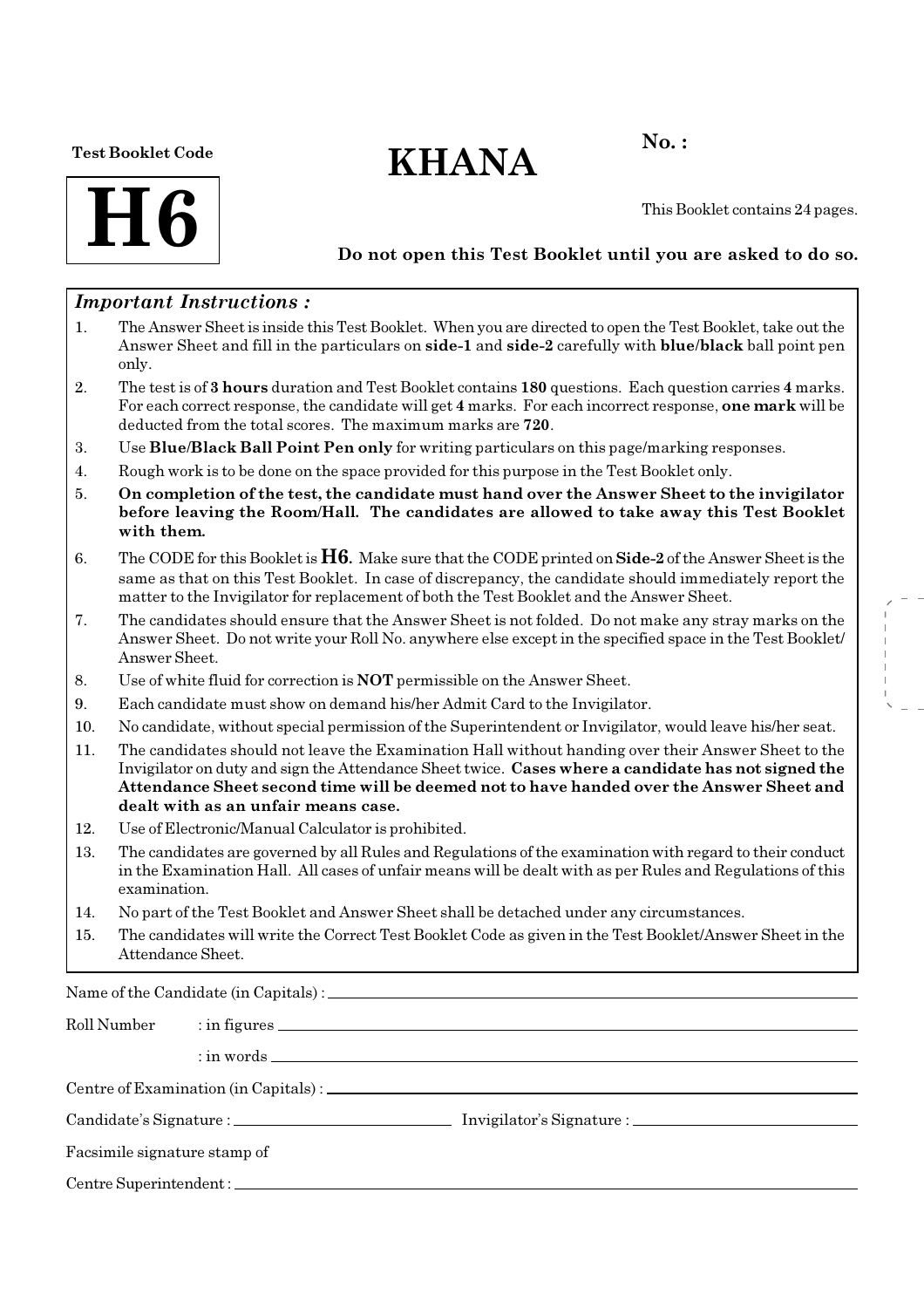H6 2 1. Which of the following pairs is of unicellular | 7. algae ? (1) Chlorella and Spirulina (2) Laminaria and Sargassum (3) Gelidium and Gracilaria (4) Anabaena and Volvox 2. Goblet cells of alimentary canal are modified from : (1) Compound epithelial cells (2) Squamous epithelial cells (3) Columnar epithelial cells (4) Chondrocytes 3. The enzyme enterokinase helps in conversion of : (1) pepsinogen into pepsin (2) protein into polypeptides (3) trypsinogen into trypsin (4) caseinogen into casein 4. Which one of the following is the most abundant protein in the animals ? (1) Insulin (2) Haemoglobin (3) Collagen (4) Lectin 5. Bt cotton variety that was developed by the introduction of toxin gene of Bacillus thuringiensis (Bt) is resistant to : (1) Insect predators (2) Insect pests (3) Fungal diseases (4) Plant nematodes 6. How many true breeding pea plant varieties did Mendel select as pairs, which were similar except in one character with contrasting traits ? The infectious stage of *Plasmodium* that enters the human body is : (1) Male gametocytes (2) Trophozoites (3) Sporozoites (4) Female gametocytes 8. Select the correct events that occur during inspiration. (a) Contraction of diaphragm (b) Contraction of external inter-costal muscles (c) Pulmonary volume decreases (d) Intra pulmonary pressure increases  $(1)$  only  $(d)$  $(2)$   $(a)$  and  $(b)$  $(3)$   $(c)$  and  $(d)$  $(4)$  (a), (b) and (d) 9. The process of growth is maximum during : (1) Dormancy (2) Log phase (3) Lag phase (4) Senescence 10. The sequence that controls the copy number of the linked DNA in the vector, is termed : (1) Recognition site (2) Selectable marker (3) Ori site (4) Palindromic sequence 11. The plant parts which consist of two generations one within the other : (a) Pollen grains inside the anther (b) Germinated pollen grain with two male gametes (c) Seed inside the fruit

 $(1)$  8  $(2)$  4 (3) 2 (4) 14

- (d) Embryo sac inside the ovule
- $(1)$   $(a)$  and  $(d)$
- $(2)$   $(a)$  only
- $(3)$   $(a)$ ,  $(b)$  and  $(c)$
- $(4)$   $(c)$  and  $(d)$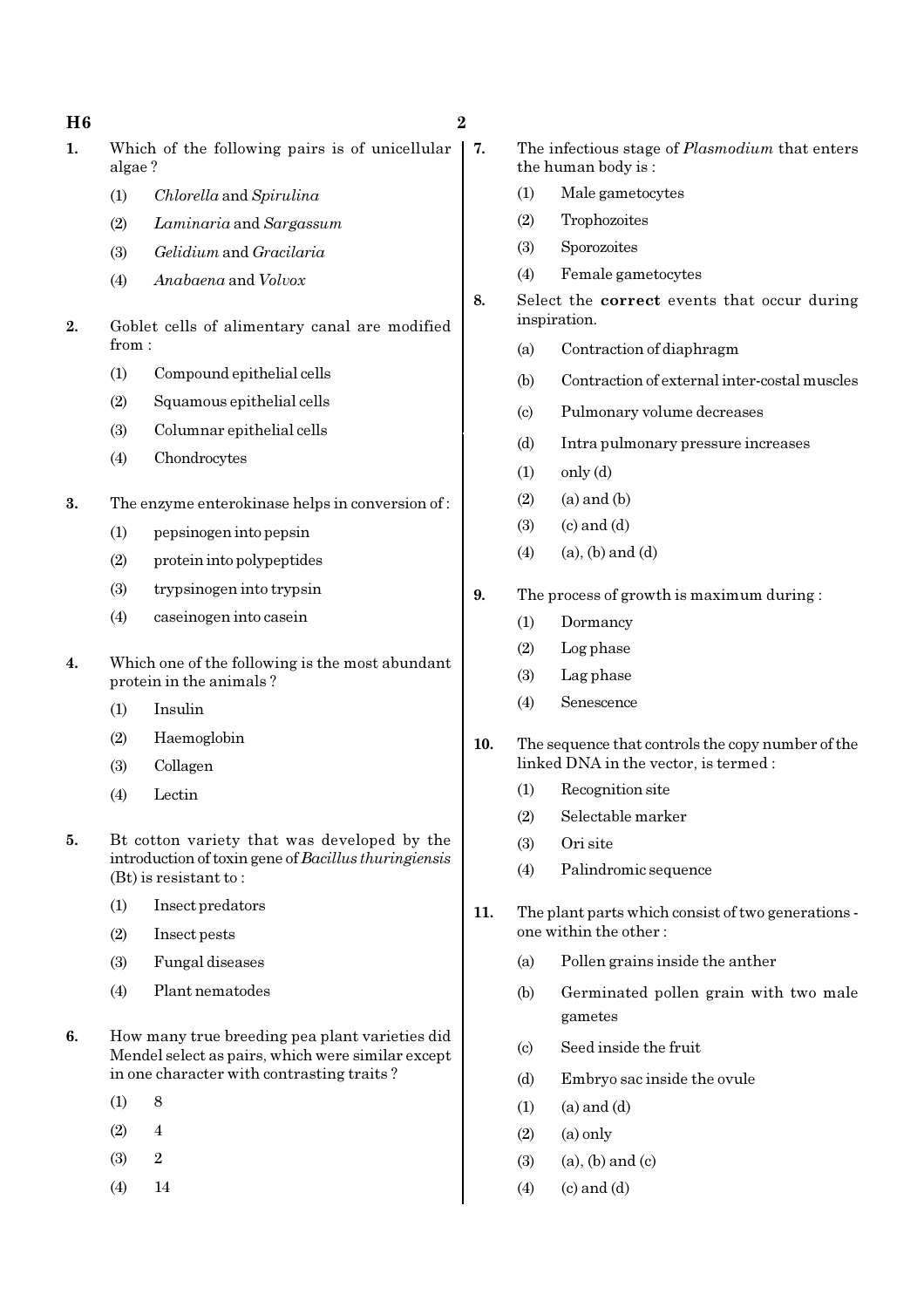- 12. Which of the following statements is correct ?
	- (1) Adenine does not pair with thymine.
	- (2) Adenine pairs with thymine through two H-bonds.
	- (3) Adenine pairs with thymine through one H-bond.
	- (4) Adenine pairs with thymine through three H-bonds.
- 13. In light reaction, plastoquinone facilitates the transfer of electrons from :
	- (1) PS-I to ATP synthase
	- (2) PS-II to  $\text{Cytb}_6\text{f}$  complex
	- (3) Cytb<sub>6</sub>f complex to PS-I
	- (4) PS-I to NADP<sup>+</sup>
- 14. Which of the following statements about inclusion bodies is incorrect ?
	- (1) These represent reserve material in cytoplasm.
	- (2) They are not bound by any membrane.
	- (3) These are involved in ingestion of food particles.
	- (4) They lie free in the cytoplasm.
- 15. Cuboidal epithelium with brush border of microvilli is found in :
	- (1) eustachian tube
	- (2) lining of intestine
	- (3) ducts of salivary glands
	- (4) proximal convoluted tubule of nephron
- 16. Match the following columns and select the correct option.

|                            |                                | Column - I                             |      |                                     | Column - II   |  |  |
|----------------------------|--------------------------------|----------------------------------------|------|-------------------------------------|---------------|--|--|
| (a)                        |                                | Clostridium                            |      |                                     | Cyclosporin-A |  |  |
| (b)                        |                                | butylicum<br>Trichoderma<br>polysporum |      |                                     | Butyric Acid  |  |  |
| $\left( \mathrm{c}\right)$ |                                | Monascus                               |      |                                     | Citric Acid   |  |  |
| (d)                        | purpureus<br>Aspergillus niger |                                        | (iv) | Blood cholesterol<br>lowering agent |               |  |  |
|                            | (a)                            | (b)                                    | (c)  | (d)                                 |               |  |  |
| (1)                        | (iv)                           | (iii)                                  | (ii) | (i)                                 |               |  |  |
| (2)                        | (iii)                          | (iv)                                   | (ii) | (i)                                 |               |  |  |
| (3)                        | (ii)                           | (i)                                    | (iv) | (iii)                               |               |  |  |
| (4)                        | (i)                            | (ii)                                   | (iv) | (iii)                               |               |  |  |

- 17. Match the following concerning essential elements and their functions in plants :
	- (a) Iron (i) Photolysis of water
	- (b) Zinc (ii) Pollen germination
	- (c) Boron (iii) Required for chlorophyll biosynthesis
	- (d) Manganese (iv) IAA biosynthesis
	- Select the correct option :
	- (a) (b) (c) (d)  $(1)$   $(iv)$   $(i)$   $(ii)$   $(iii)$  $(2)$   $(ii)$   $(i)$   $(iv)$   $(iii)$ (3) (iv) (iii) (ii) (i)  $(4)$   $(iii)$   $(iv)$   $(ii)$   $(i)$
- 18. Snow-blindness in Antarctic region is due to :
	- (1) Damage to retina caused by infra-red rays
	- (2) Freezing of fluids in the eye by low temperature
	- (3) Inflammation of cornea due to high dose of UV-B radiation
	- (4) High reflection of light from snow
- 19. Match the following columns and select the correct option.

|                            |       | Column - I      |                            |       | Column - II                                        |
|----------------------------|-------|-----------------|----------------------------|-------|----------------------------------------------------|
| (a)                        |       | Pituitary gland |                            |       | Grave's disease                                    |
| (b)                        |       | Thyroid gland   |                            | (ii)  | Diabetes mellitus                                  |
| $\left( \mathrm{c}\right)$ |       | Adrenal gland   |                            | (iii) | Diabetes insipidus                                 |
| (d)                        |       | Pancreas        |                            |       | Addison's disease                                  |
|                            | (a)   | (b)             | $\left( \mathrm{e}\right)$ | (d)   |                                                    |
| (1)                        | (ii)  | (i)             | (iv)                       | (iii) |                                                    |
| (2)                        | (iv)  | (iii)           | (i)                        | (ii)  |                                                    |
| (3)                        | (iii) | (ii)            | (i)                        | (iv)  |                                                    |
| (4)                        | (iii) | (i)             | (iv)                       | (ii)  |                                                    |
|                            |       |                 |                            |       | Which of the following is <b>not</b> an inhibitory |

20. Which of the following is not an inhibitory substance governing seed dormancy ?

- (1) Para-ascorbic acid
- (2) Gibberellic acid
- (3) Abscisic acid
- (4) Phenolic acid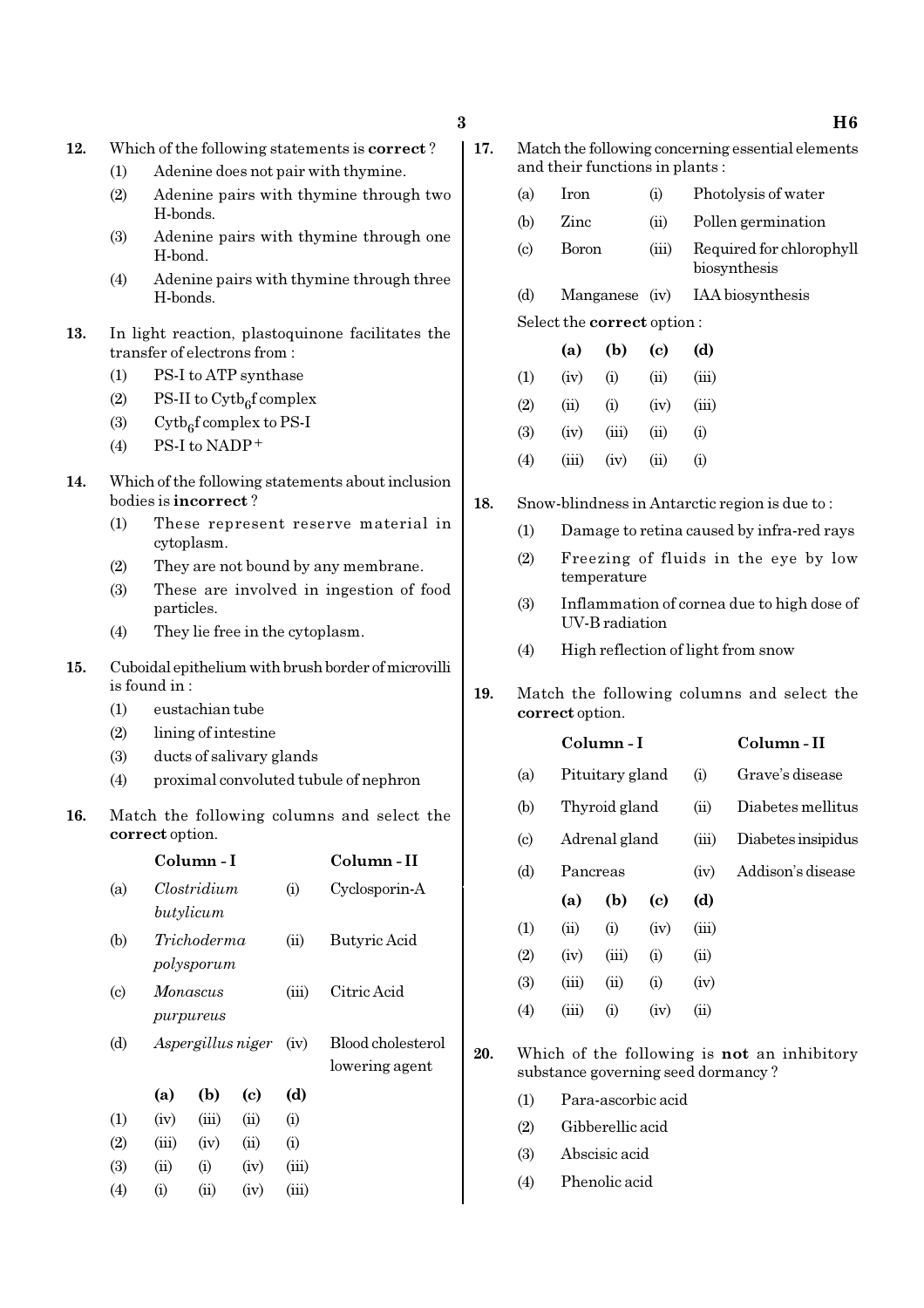### $H6$  4

- 21. Identify the correct statement with reference to human digestive system.
	- (1) Vermiform appendix arises from duodenum.
	- (2) Ileum opens into small intestine.
	- (3) Serosa is the innermost layer of the alimentary canal.
	- (4) Ileum is a highly coiled part.
- 22. The ovary is half inferior in :
	- (1) Plum
	- (2) Brinjal
	- (3) Mustard
	- (4) Sunflower
- 23. The process responsible for facilitating loss of water in liquid form from the tip of grass blades at night and in early morning is :
	- (1) Plasmolysis
	- (2) Transpiration
	- (3) Root pressure
	- (4) Imbibition
- 24. Match the following with respect to meiosis:
	- (a) Zygotene (i) Terminalization
	- (b) Pachytene (ii) Chiasmata
	- (c) Diplotene (iii) Crossing over
	- (d) Diakinesis (iv) Synapsis

Select the correct option from the following :

|                   | (a)      | (b)    | (c)   | (d)   |
|-------------------|----------|--------|-------|-------|
| (1)               | (ii)     | (iv)   | (iii) | (i)   |
| (2)               | (iii)    | (iv)   | (i)   | (ii)  |
| (3)               | (iv)     | (iii)  | (ii)  | (i)   |
| $\left( 4\right)$ | $\rm(i)$ | $\sin$ | (iv)  | (iii) |

- 25. Identify the basic amino acid from the following.
	- (1) Valine
	- (2) Tyrosine
	- (3) Glutamic Acid
	- (4) Lysine
- 26. In gel electrophoresis, separated DNA fragments can be visualized with the help of :
	- (1) Ethidium bromide in infrared radiation
	- (2) Acetocarmine in bright blue light
	- (3) Ethidium bromide in UV radiation
	- (4) Acetocarmine in UV radiation
- 27. Identify the substances having glycosidic bond and peptide bond, respectively in their structure :
	- (1) Inulin, insulin
	- (2) Chitin, cholesterol
	- (3) Glycerol, trypsin
	- (4) Cellulose, lecithin
- 28. Secondary metabolites such as nicotine, strychnine and caffeine are produced by plants for their :
	- (1) Effect on reproduction
	- (2) Nutritive value
	- (3) Growth response
	- (4) Defence action
- 29. Bilaterally symmetrical and acoelomate animals are exemplified by :
	- (1) Annelida
	- (2) Ctenophora
	- (3) Platyhelminthes
	- (4) Aschelminthes
- 30. The product(s) of reaction catalyzed by nitrogenase in root nodules of leguminous plants is/are :
	- (1) Ammonia and hydrogen
	- (2) Ammonia alone
	- (3) Nitrate alone
	- (4) Ammonia and oxygen
- 31. Which of the following would help in prevention of diuresis ?
	- (1) Decrease in secretion of renin by JG cells
	- (2) More water reabsorption due to undersecretion of ADH
	- (3) Reabsorption of Na<sup>+</sup> and water from renal tubules due to aldosterone
	- (4) Atrial natriuretic factor causes vasoconstriction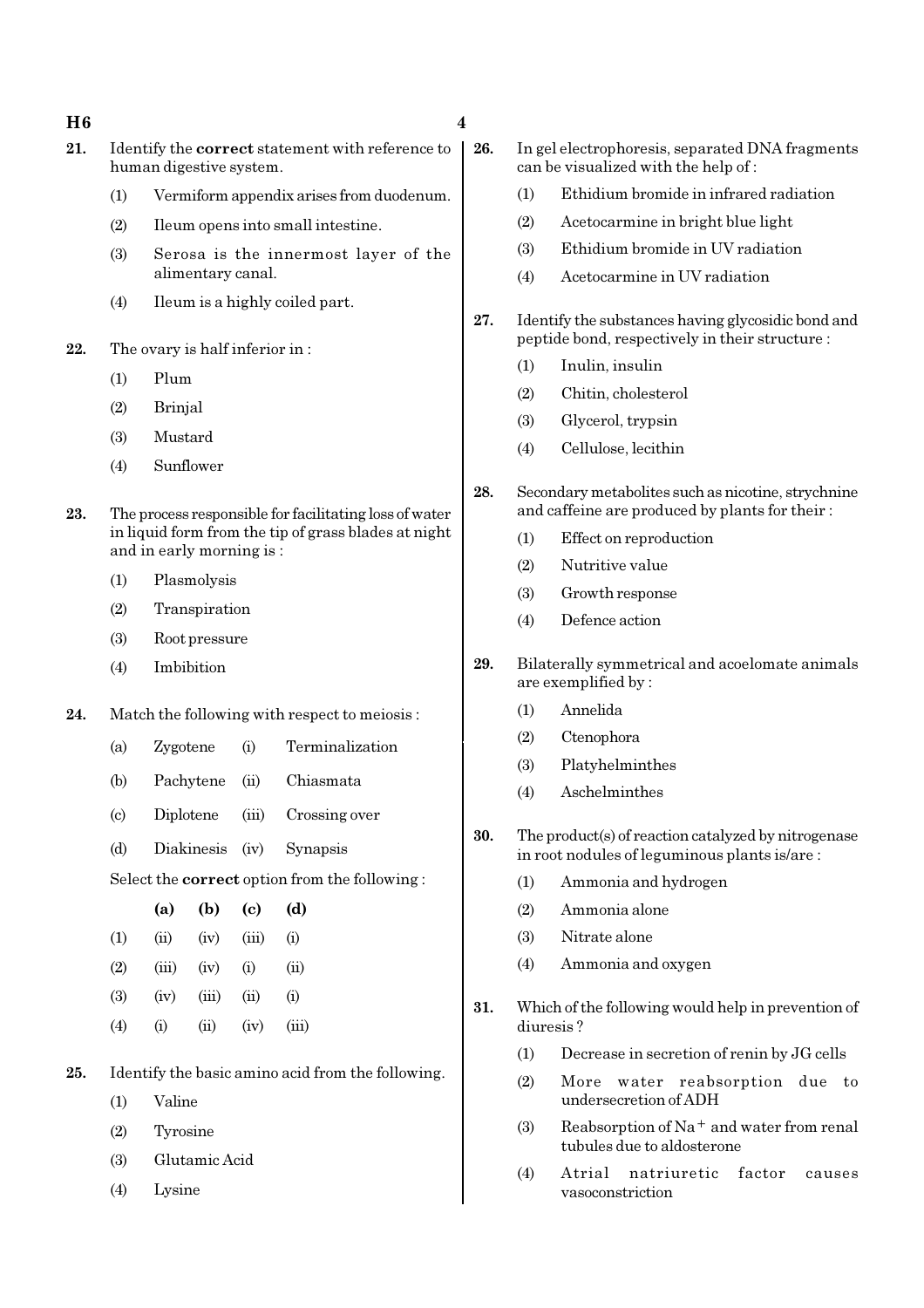- 32. Select the correct statement.
	- (1) Insulin is associated with hyperglycemia.
	- (2) Glucocorticoids stimulate gluconeogenesis.
	- (3) Glucagon is associated with hypoglycemia.
	- (4) Insulin acts on pancreatic cells and adipocytes.
- 33. Which is the important site of formation of glycoproteins and glycolipids in eukaryotic cells ?
	- (1) Polysomes
	- (2) Endoplasmic reticulum
	- (3) Peroxisomes
	- (4) Golgi bodies
- 34. Name the plant growth regulator which upon spraying on sugarcane crop, increases the length of stem, thus increasing the yield of sugarcane crop.
	- (1) Abscisic acid
	- (2) Cytokinin
	- (3) Gibberellin
	- (4) Ethylene
- 35. Some dividing cells exit the cell cycle and enter vegetative inactive stage. This is called quiescent stage  $(G_0)$ . This process occurs at the end of :
	- $(1)$  G<sub>2</sub> phase
	- (2) M phase
	- $(3)$  G<sub>1</sub> phase
	- (4) S phase
- 36. Flippers of Penguins and Dolphins are examples of :
	- (1) Natural selection
	- (2) Adaptive radiation
	- (3) Convergent evolution
	- (4) Industrial melanism
- 37. The transverse section of a plant shows following anatomical features :
	- (a) Large number of scattered vascular bundles surrounded by bundle sheath.
	- (b) Large conspicuous parenchymatous ground tissue.
	- (c) Vascular bundles conjoint and closed.
	- (d) Phloem parenchyma absent.

Identify the category of plant and its part :

- (1) Dicotyledonous root
- (2) Monocotyledonous stem
- (3) Monocotyledonous root
- (4) Dicotyledonous stem
- 38. In water hyacinth and water lily, pollination takes place by :
	- (1) insects and water
	- (2) insects or wind
	- (3) water currents only
	- (4) wind and water
- 39. Identify the wrong statement with reference to immunity.
	- (1) Foetus receives some antibodies from mother, it is an example for passive immunity.
	- (2) When exposed to antigen (living or dead) antibodies are produced in the host's body. It is called "Active immunity".
	- (3) When ready-made antibodies are directly given, it is called "Passive immunity".
	- (4) Active immunity is quick and gives full response.
- 40. Which of the following is put into Anaerobic sludge digester for further sewage treatment ?
	- (1) Activated sludge
	- (2) Primary sludge
	- (3) Floating debris
	- (4) Effluents of primary treatment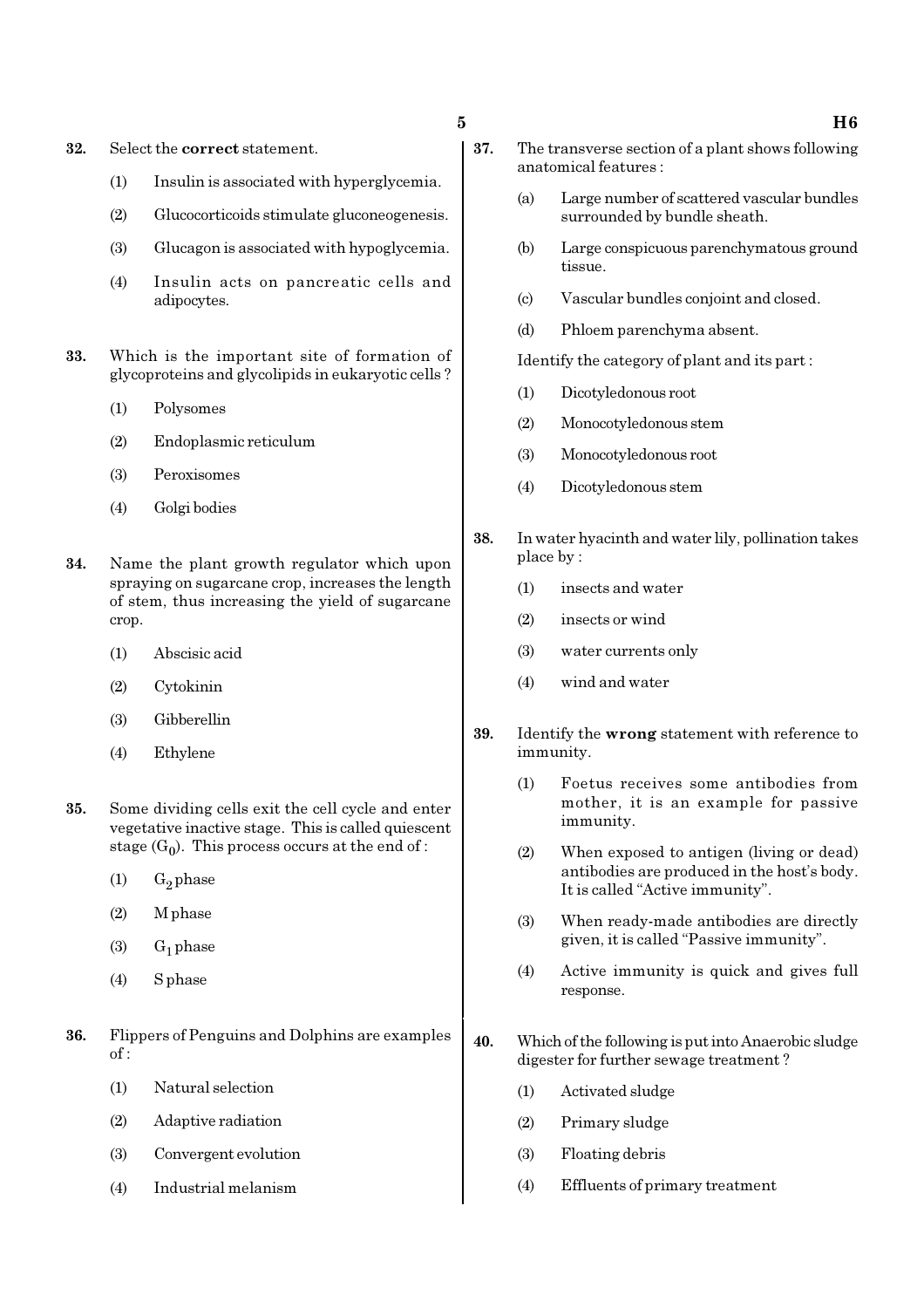| I<br>۱<br>×<br>w |
|------------------|
|------------------|

 $H6$  6 41. Match the following : (a) Inhibitor of catalytic (i) Ricin activity (b) Possess peptide bonds (ii) Malonate (c) Cell wall material in (iii) Chitin fungi (d) Secondary metabolite (iv) Collagen Choose the correct option from the following : (a) (b) (c) (d)  $(1)$   $(ii)$   $(iii)$   $(i)$   $(iv)$  $(2)$   $(ii)$   $(iv)$   $(iii)$   $(i)$  $(3)$   $(iii)$   $(i)$   $(iv)$   $(ii)$  $(4)$   $(iii)$   $(iv)$   $(i)$   $(ii)$ 42. Which of the following hormone levels will cause release of ovum (ovulation) from the graffian follicle ? (1) Low concentration of FSH (2) High concentration of Estrogen (3) High concentration of Progesterone (4) Low concentration of LH 43. Select the option including all sexually transmitted diseases. (1) Cancer, AIDS, Syphilis (2) Gonorrhoea, Syphilis, Genital herpes (3) Gonorrhoea, Malaria, Genital herpes (4) AIDS, Malaria, Filaria 44. Match the following columns and select the correct option. Column - I Column - II (a) Organ of Corti (i) Connects middle ear and pharynx (b) Cochlea (ii) Coiled part of the labyrinth

(c) Eustachian tube (iii) Attached to the

(d) Stapes (iv) Located on the

(a) (b) (c) (d)

(1) (i) (ii) (iv) (iii)  $(2)$   $(ii)$   $(iii)$   $(i)$   $(iv)$ (3) (iii) (i) (iv) (ii)  $(4)$   $(iv)$   $(ii)$   $(i)$   $(iii)$ 

oval window

basilar membrane

- 45. Identify the incorrect statement.
	- (1) Due to deposition of tannins, resins, oils etc., heart wood is dark in colour.
	- (2) Heart wood does not conduct water but gives mechanical support.
	- (3) Sapwood is involved in conduction of water and minerals from root to leaf.
	- (4) Sapwood is the innermost secondary xylem and is lighter in colour.
- 46. Identify the correct statement with regard to  $G_1$  phase (Gap 1) of interphase.
	- (1) Nuclear Division takes place.
	- (2) DNA synthesis or replication takes place.
	- (3) Reorganisation of all cell components takes place.
	- (4) Cell is metabolically active, grows but does not replicate its DNA.
- 47. The number of substrate level phosphorylations in one turn of citric acid cycle is :
	- (1) Three
	- (2) Zero
	- (3) One
	- (4) Two
- 48. From his experiments, S.L. Miller produced amino acids by mixing the following in a closed flask :
	- (1)  $\mathrm{CH}_3, \mathrm{H}_2, \mathrm{NH}_3$  and water vapor at 600°C
	- (2)  $\rm CH_4, H_2, NH_3$  and water vapor at 800°C
	- (3)  $\mathrm{CH}_3, \mathrm{H}_2, \mathrm{NH}_4$  and water vapor at 800°C
	- (4)  $\rm CH_4, H_2, NH_3$  and water vapor at 600°C
- 49. The body of the ovule is fused within the funicle at :
	- (1) Chalaza
	- (2) Hilum
	- (3) Micropyle
	- (4) Nucellus
- 50. The QRS complex in a standard ECG represents :
	- (1) Repolarisation of ventricles
	- (2) Repolarisation of auricles
	- (3) Depolarisation of auricles
	- (4) Depolarisation of ventricles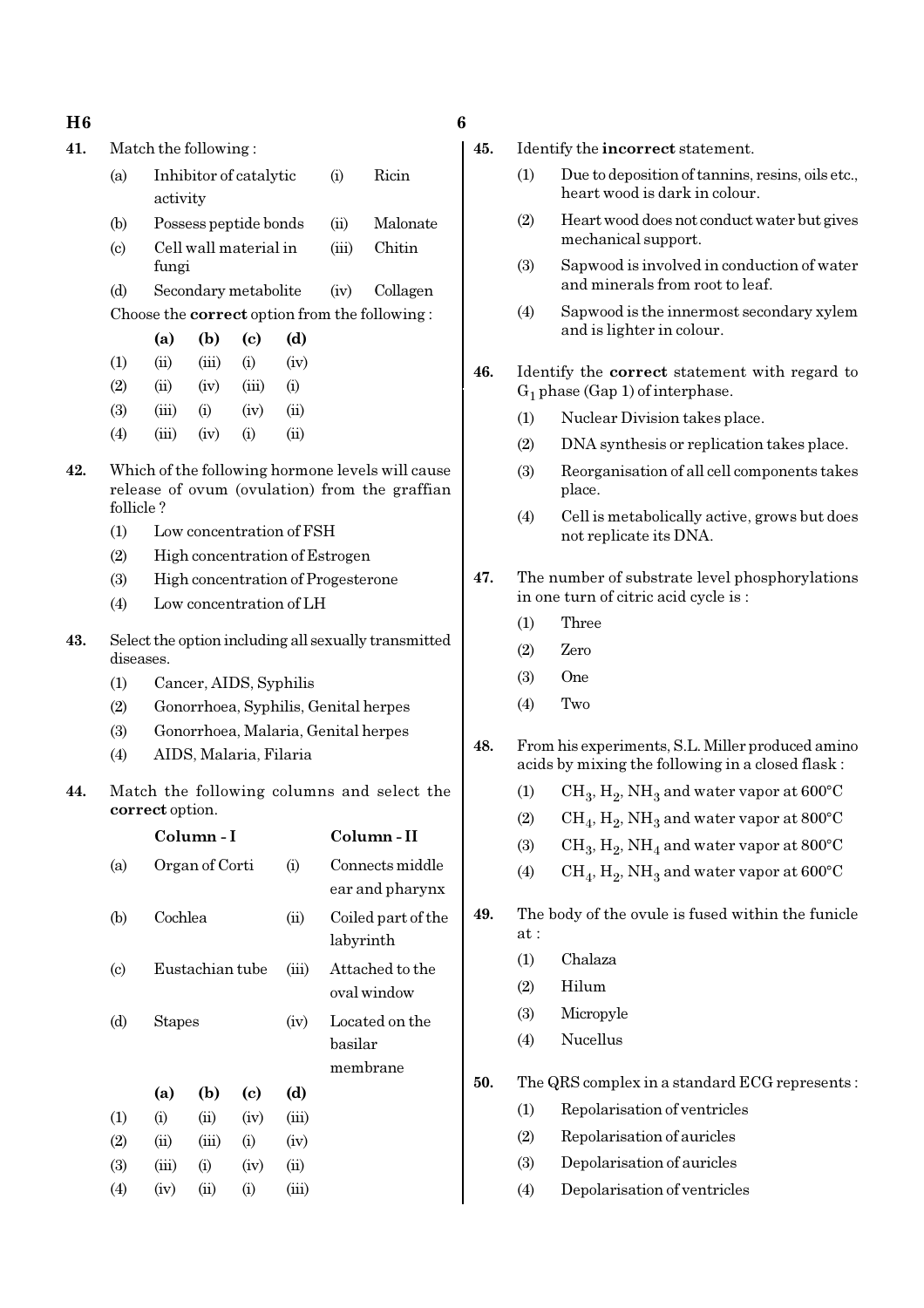|     |                                                           |                                                                                            |                               |                             |                             |               |                                            | 7   |                             |                         |                      |                            |       | H6                                                      |
|-----|-----------------------------------------------------------|--------------------------------------------------------------------------------------------|-------------------------------|-----------------------------|-----------------------------|---------------|--------------------------------------------|-----|-----------------------------|-------------------------|----------------------|----------------------------|-------|---------------------------------------------------------|
| 51. | Meiotic division of the secondary oocyte is<br>completed: |                                                                                            |                               |                             |                             |               |                                            |     | during:                     |                         |                      |                            |       | Dissolution of the synaptonemal complex occurs          |
|     | (1)                                                       |                                                                                            |                               |                             |                             |               | At the time of fusion of a sperm with an   |     | (1)                         |                         | Leptotene            |                            |       |                                                         |
|     | (2)                                                       | ovum                                                                                       |                               | Prior to ovulation          |                             |               |                                            |     | (2)                         |                         | Pachytene            |                            |       |                                                         |
|     | (3)                                                       |                                                                                            |                               |                             | At the time of copulation   |               |                                            |     | (3)                         | Zygotene                |                      |                            |       |                                                         |
|     | (4)                                                       |                                                                                            |                               | After zygote formation      |                             |               |                                            |     | (4)                         |                         | Diplotene            |                            |       |                                                         |
| 52. |                                                           |                                                                                            |                               |                             |                             |               | Match the following columns and select the | 56. |                             |                         |                      |                            |       | Which of the following is <b>correct</b> about viroids? |
|     |                                                           | correct option.                                                                            |                               |                             |                             |               |                                            |     | (1)                         |                         |                      |                            |       | They have free DNA without protein coat.                |
|     |                                                           |                                                                                            | Column-I                      |                             |                             |               | Column-II                                  |     | (2)                         |                         |                      |                            |       | They have RNA with protein coat.                        |
|     | (a)                                                       |                                                                                            | Floating Ribs                 |                             | (i)                         |               | Located between                            |     | (3)                         |                         |                      |                            |       | They have free RNA without protein coat.                |
|     |                                                           |                                                                                            |                               |                             |                             |               | second and                                 |     |                             |                         |                      |                            |       |                                                         |
|     |                                                           |                                                                                            |                               |                             |                             |               | seventh ribs                               |     | (4)                         |                         |                      |                            |       | They have DNA with protein coat.                        |
|     | (b)                                                       |                                                                                            | Acromion                      |                             | (ii)                        |               | Head of the                                | 57. |                             |                         |                      |                            |       | Embryological support for evolution was                 |
|     |                                                           |                                                                                            |                               |                             |                             | Humerus       |                                            |     | disapproved by:             |                         |                      |                            |       |                                                         |
|     | $\left( \mathrm{c} \right)$                               | Scapula                                                                                    |                               |                             | (iii)                       | Clavicle      |                                            |     | (1)                         | Oparin                  |                      |                            |       |                                                         |
|     | (d)                                                       |                                                                                            | Glenoid cavity                |                             | (iv)                        |               | Do not connect                             |     | (2)                         |                         |                      | Karl Ernst von Baer        |       |                                                         |
|     |                                                           |                                                                                            |                               |                             |                             |               | with the sternum                           |     | (3)                         |                         | Alfred Wallace       |                            |       |                                                         |
|     |                                                           | (a)                                                                                        | (b)                           | (c)                         | (d)                         |               |                                            |     | (4)                         |                         | Charles Darwin       |                            |       |                                                         |
|     | (1)                                                       | (iv)                                                                                       | (iii)                         | (i)                         | (ii)                        |               |                                            | 58. |                             |                         |                      |                            |       | The specific palindromic sequence which is              |
|     | (2)                                                       | (ii)                                                                                       | (iv)                          | (i)                         | (iii)                       |               |                                            |     |                             | recognized by EcoRI is: |                      |                            |       |                                                         |
|     | (3)<br>(4)                                                | (i)<br>(iii)                                                                               | (iii)<br>(ii)                 | (ii)<br>(iv)                | (iv)<br>(i)                 |               |                                            |     | (1)                         |                         | 5' - GGATCC - 3'     |                            |       |                                                         |
|     |                                                           |                                                                                            |                               |                             |                             |               |                                            |     |                             |                         | 3' - CCTAGG - 5'     |                            |       |                                                         |
| 53. |                                                           | Match the following diseases with the causative<br>organism and select the correct option. |                               |                             |                             |               |                                            | (2) |                             | 5' - GAATTC - 3'        |                      |                            |       |                                                         |
|     |                                                           |                                                                                            | Column-I                      |                             |                             |               | Column-II                                  |     |                             |                         | $3'$ - CTTAAG - $5'$ |                            |       |                                                         |
|     | (a)                                                       | Typhoid                                                                                    |                               |                             | (i)                         |               | Wuchereria                                 |     | (3)                         |                         | 5' - GGAACC - 3'     |                            |       |                                                         |
|     | (b)                                                       |                                                                                            | Pneumonia                     |                             | (ii)                        |               | Plasmodium                                 |     |                             |                         |                      | 3' - CCTTGG - 5'           |       |                                                         |
|     | $\left( \mathrm{c} \right)$                               |                                                                                            | Filariasis                    |                             | (iii)                       |               | Salmonella                                 |     | (4)                         |                         | $5'$ - $CTTAAG - 3'$ |                            |       |                                                         |
|     | (d)                                                       | Malaria                                                                                    |                               |                             | (iv)                        |               | Haemophilus                                |     |                             |                         | 3' - GAATTC - 5'     |                            |       |                                                         |
|     |                                                           |                                                                                            | $(a)$ $(b)$                   | (c)                         | (d)                         |               |                                            |     |                             |                         |                      |                            |       |                                                         |
|     | (1)                                                       | (iv)                                                                                       | (i)                           | (ii)                        | (iii)                       |               |                                            | 59. |                             |                         |                      |                            |       | Match the organism with its use in biotechnology.       |
|     | (2)                                                       | (i)                                                                                        | (iii)                         | (ii)                        | (iv)                        |               |                                            |     | (a)                         | Bacillus                |                      |                            | (i)   | Cloning vector                                          |
|     | (3)                                                       | (iii)                                                                                      | (iv)                          | (i)                         | (ii)                        |               |                                            |     |                             |                         | thuringiensis        |                            |       |                                                         |
|     | (4)                                                       | (ii)                                                                                       | (i)                           | (iii)                       | (iv)                        |               |                                            |     | (b)                         |                         | <b>Thermus</b>       |                            | (ii)  | Construction of                                         |
| 54. |                                                           |                                                                                            |                               |                             |                             |               | Match the following columns and select the |     |                             |                         | aquaticus            |                            |       | first rDNA                                              |
|     |                                                           | correct option.                                                                            |                               |                             |                             |               |                                            |     |                             |                         |                      |                            |       | molecule                                                |
|     |                                                           |                                                                                            | Column-I                      |                             |                             |               | Column - II                                |     | $\left( \mathrm{c} \right)$ |                         | Agrobacterium        |                            | (iii) | DNA polymerase                                          |
|     | (a)                                                       | pest                                                                                       |                               |                             | Gregarious, polyphagous (i) |               | Asterias                                   |     |                             |                         | tumefaciens          |                            |       |                                                         |
|     | (b)                                                       |                                                                                            |                               | Adult with radial           |                             | (ii)          | Scorpion                                   |     | (d)                         |                         | Salmonella           |                            | (iv)  | Cry proteins                                            |
|     |                                                           |                                                                                            |                               | symmetry and larva          |                             |               |                                            |     |                             |                         | typhimurium          |                            |       |                                                         |
|     |                                                           |                                                                                            |                               |                             | with bilateral symmetry     |               |                                            |     |                             |                         |                      |                            |       |                                                         |
|     | $\left( \mathrm{c} \right)$<br>(d)                        |                                                                                            | Book lungs<br>Bioluminescence |                             |                             | (iii)<br>(iv) | Ctenoplana<br>Locusta                      |     |                             |                         |                      |                            |       | Select the <b>correct</b> option from the following:    |
|     |                                                           | (a)                                                                                        | (b)                           | $\left( \mathbf{c} \right)$ | (d)                         |               |                                            |     |                             | (a)                     | (b)                  | $\left( \mathrm{c}\right)$ | (d)   |                                                         |
|     | (1)                                                       | (ii)                                                                                       | (i)                           | (iii)                       | (iv)                        |               |                                            |     | (1)                         | (iii)                   | (iv)                 | (i)                        | (ii)  |                                                         |
|     | (2)                                                       | (i)                                                                                        | (iii)                         | (ii)                        | (iv)                        |               |                                            |     | (2)                         | (ii)                    | (iv)                 | (iii)                      | (i)   |                                                         |
|     | (3)                                                       | (iv)                                                                                       | (i)                           | (ii)                        | (iii)                       |               |                                            |     | (3)                         | (iv)                    | (iii)                | (i)                        | (ii)  |                                                         |
|     | (4)                                                       | (iii)                                                                                      | (ii)                          | (i)                         | (iv)                        |               |                                            |     | (4)                         | (iii)                   | (ii)                 | (iv)                       | (i)   |                                                         |
|     |                                                           |                                                                                            |                               |                             |                             |               |                                            |     |                             |                         |                      |                            |       |                                                         |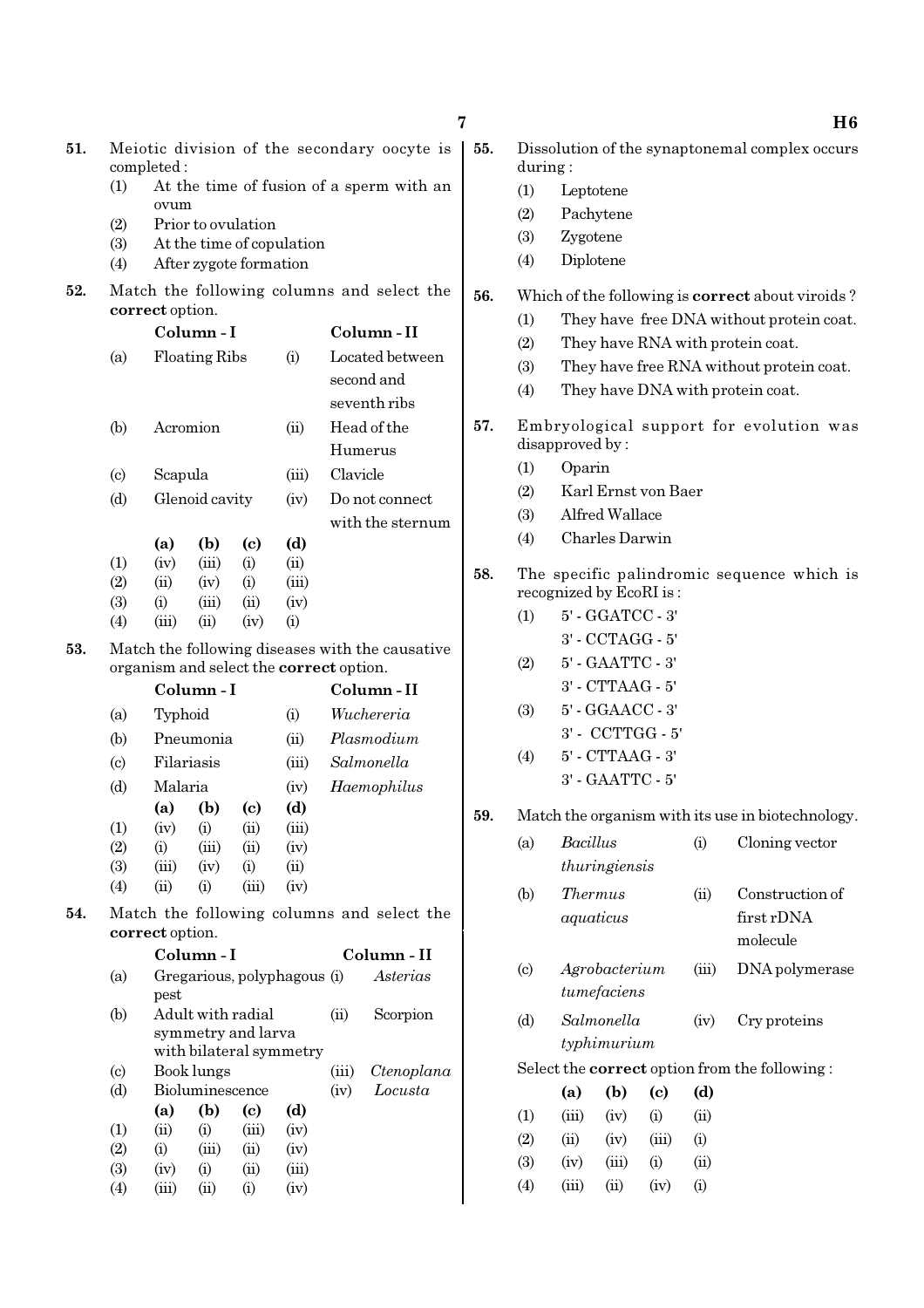### $H6$  8

- 60. Which of the following statements are true for the phylum-Chordata ?
	- (a) In Urochordata notochord extends from head to tail and it is present throughout their life.
	- (b) In Vertebrata notochord is present during the embryonic period only.
	- (c) Central nervous system is dorsal and hollow.
	- (d) Chordata is divided into 3 subphyla : Hemichordata, Tunicata and Cephalochordata.
	- $(1)$  (b) and  $(c)$
	- $(2)$   $(d)$  and  $(c)$
	- $(3)$   $(c)$  and  $(a)$
	- $(4)$  (a) and (b)
- 61. Montreal protocol was signed in 1987 for control  $of:$ 
	- (1) Disposal of e-wastes
	- (2) Transport of Genetically modified organisms from one country to another
	- (3) Emission of ozone depleting substances
	- (4) Release of Green House gases
- 62. If the distance between two consecutive base pairs is 0.34 nm and the total number of base pairs of a DNA double helix in a typical mammalian cell is  $6.6 \times 10^9$  bp, then the length of the DNA is approximately :
	- (1) 2.7 meters
	- (2) 2.0 meters
	- (3) 2.5 meters
	- (4) 2.2 meters
- 63. Match the following columns and select the correct option.

|                           |          | Column - I     |      |       | Column - II                              |
|---------------------------|----------|----------------|------|-------|------------------------------------------|
| (a)                       | Placenta |                |      | (i)   | Androgens                                |
| (b)                       |          | Zona pellucida |      |       | Human Chorionic<br>Gonadotropin<br>(hCG) |
| $\left( \text{c} \right)$ | glands   | Bulbo-urethral |      | (iii) | Layer of the ovum                        |
| (d)                       |          | Leydig cells   |      |       | Lubrication of the<br>Penis              |
|                           | (a)      | (b)            | (c)  | (d)   |                                          |
| (1)                       | (ii)     | (iii)          | (iv) | (i)   |                                          |
| (2)                       | (iv)     | (iii)          | (i)  | (ii)  |                                          |
| (3)                       | (i)      | (iv)           | (ii) | (iii) |                                          |
| $\left( 4 \right)$        | (iii)    | $\sin$         | (iv) | (i)   |                                          |

- 64. Which of the following regions of the globe exhibits highest species diversity ?
	- (1) Amazon forests
	- (2) Western Ghats of India
	- (3) Madagascar
	- (4) Himalayas
- 65. Match the following columns and select the correct option.

# Column - I Column - II

| (a) | $6 - 15$ pairs of<br>gill slits | (1)   | Trygon         |
|-----|---------------------------------|-------|----------------|
| (b) | Heterocercal<br>caudal fin      | (ii)  | Cyclostomes    |
| (c) | Air Bladder                     | (iii) | Chondrichthyes |
| (d) | Poison sting                    | (1V)  | Osteichthyes   |

- (a) (b) (c) (d)  $(1)$   $(ii)$   $(iv)$   $(iii)$   $(ii)$  $(2)$   $(ii)$   $(iii)$   $(iv)$   $(i)$ (3)  $(iii)$   $(iv)$   $(i)$   $(ii)$  $(4)$   $(iv)$   $(ii)$   $(iii)$   $(i)$
- 66. Which of the following is not an attribute of a population ?
	- (1) Species interaction
	- (2) Sex ratio
	- (3) Natality
	- (4) Mortality
- 67. Match the following columns and select the correct option.

|                            |            | Column - I                           |       |       | Column-II                        |
|----------------------------|------------|--------------------------------------|-------|-------|----------------------------------|
| (a)                        | Bt cotton  |                                      |       | (i)   | Gene therapy                     |
| (b)                        |            | Adenosine<br>deaminase<br>deficiency |       | (ii)  | Cellular defence                 |
| $\left( \mathrm{c}\right)$ | RNAi       |                                      |       | (iii) | Detection of HIV<br>infection    |
| (d)                        | <b>PCR</b> |                                      |       | (iv)  | <i>Bacillus</i><br>thuringiensis |
|                            | (a)        | (b)                                  | (c)   | (d)   |                                  |
| (1)                        | (i)        | (ii)                                 | (iii) | (iv)  |                                  |
| (2)                        | (iv)       | (i)                                  | (ii)  | (iii) |                                  |
| (3)                        | (iii)      | (ii)                                 | (i)   | (iv)  |                                  |
| (4)                        | $\sin$     | (iii)                                | (iv)  | (i)   |                                  |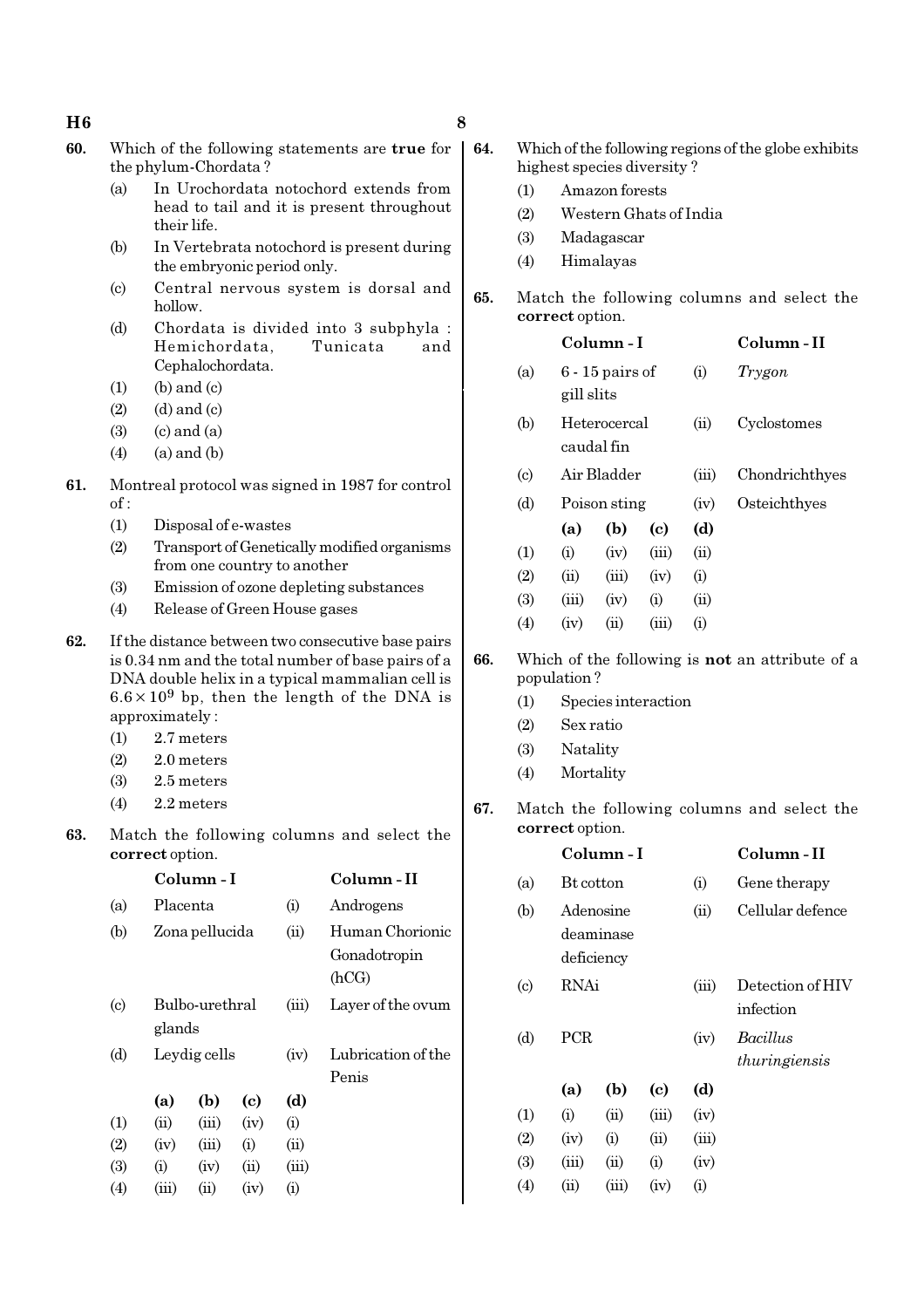- 68. Which of the following refer to correct example(s) of organisms which have evolved due to changes in environment brought about by anthropogenic action ?
	- (a) Darwin's Finches of Galapagos islands.
	- (b) Herbicide resistant weeds.
	- (c) Drug resistant eukaryotes.
	- (d) Man-created breeds of domesticated animals like dogs.
	- $(1)$  only  $(d)$
	- $(2)$  only  $(a)$
	- $(3)$   $(a)$  and  $(c)$
	- $(4)$  (b), (c) and (d)
- 69. In which of the following techniques, the embryos are transferred to assist those females who cannot conceive ?
	- (1) GIFT and ICSI
	- (2) ZIFT and IUT
	- (3) GIFT and ZIFT
	- (4) ICSI and ZIFT
- 70. Experimental verification of the chromosomal theory of inheritance was done by :
	- (1) Morgan
	- (2) Mendel
	- (3) Sutton
	- (4) Boveri
- 71. The oxygenation activity of RuBisCo enzyme in photorespiration leads to the formation of :
	- (1) 1 molecule of 4-C compound and 1 molecule of 2-C compound
	- (2) 2 molecules of 3-C compound
	- (3) 1 molecule of 3-C compound
	- (4) 1 molecule of 6-C compound
- 72. If the head of cockroach is removed, it may live for few days because :
	- (1) the head holds a  $1/3^{rd}$  of a nervous system while the rest is situated along the dorsal part of its body.
	- (2) the supra-oesophageal ganglia of the cockroach are situated in ventral part of abdomen.
	- (3) the cockroach does not have nervous system.
	- (4) the head holds a small proportion of a nervous system while the rest is situated along the ventral part of its body.

| 73. | Select the <b>correct</b> match. |                                 |  |                             |  |  |  |
|-----|----------------------------------|---------------------------------|--|-----------------------------|--|--|--|
|     | (1)                              | Thalassemia                     |  | X linked                    |  |  |  |
|     | (2)                              | Haemophilia                     |  | - Ylinked                   |  |  |  |
|     | (3)                              | Phenylketonuria                 |  | Autosomal<br>dominant trait |  |  |  |
|     | (4)                              | Sickle cell anaemia - Autosomal |  |                             |  |  |  |

recessive trait, chromosome-11

- 74. Strobili or cones are found in :
	- (1) Equisetum
	- (2) Salvinia
	- (3) Pteris
	- (4) Marchantia
- 75. Match the following columns and select the correct option.

|                             |           | Column - I  |            | Column - II |                                                   |
|-----------------------------|-----------|-------------|------------|-------------|---------------------------------------------------|
| (a)                         |           | Eosinophils |            | (i)         | Immune response                                   |
| (b)                         |           | Basophils   |            | (ii)        | Phagocytosis                                      |
| $\left( \mathrm{c} \right)$ |           | Neutrophils |            |             | Release<br>histaminase,<br>destructive<br>enzymes |
| (d)                         |           | Lymphocytes |            |             | Release granules<br>containing<br>histamine       |
|                             | (a)       | (b)         | (c)        | (d)         |                                                   |
| $\left(1\right)$            | (ii)      | (i)         | (iii)      | (iv)        |                                                   |
| (2)                         | (iii)     | (iv)        | (ii)       | (i)         |                                                   |
| (3)                         | (iv)      | (i)         | $\rm (ii)$ | (iii)       |                                                   |
| $\left( 4\right)$           | $\rm (i)$ | (ii)        | (iv)       | (iii)       |                                                   |

- 76. According to Robert May, the global species diversity is about :
	- $(1)$  7 million
	- $(2)$  1.5 million
	- (3) 20 million
	- (4) 50 million
- 77. By which method was a new breed 'Hisardale' of sheep formed by using Bikaneri ewes and Marino rams ?
	- (1) Inbreeding
	- (2) Out crossing
	- (3) Mutational breeding
	- (4) Cross breeding

 $9 \hspace{1.5cm} \text{H6}$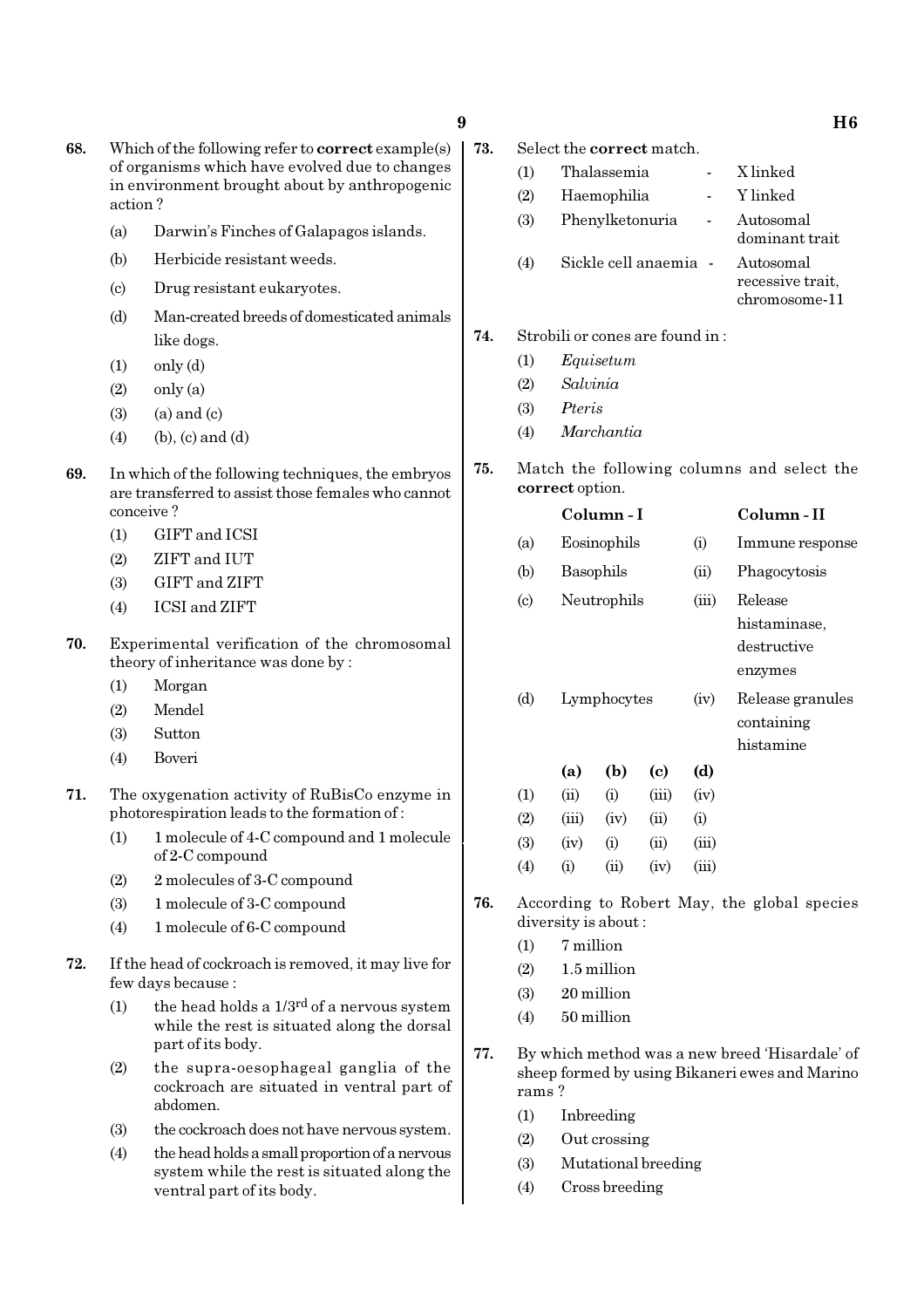### $H6$  10

- 78. The roots that originate from the base of the stem are :
	- (1) Lateral roots
	- (2) Fibrous roots
	- (3) Primary roots
	- (4) Prop roots
- 79. Identify the wrong statement with reference to transport of oxygen.
	- (1) Low  $pCO_2$  in alveoli favours the formation of oxyhaemoglobin.
	- (2) Binding of oxygen with haemoglobin is mainly related to partial pressure of  $\mathrm{O}_2$ .
	- (3) Partial pressure of  $CO_2$  can interfere with  $O_2$  binding with haemoglobin.
	- (4) Higher  $H^+$  conc. in alveoli favours the formation of oxyhaemoglobin.
- 80. Presence of which of the following conditions in urine are indicative of Diabetes Mellitus ?
	- (1) Renal calculi and Hyperglycaemia
	- (2) Uremia and Ketonuria
	- (3) Uremia and Renal Calculi
	- (4) Ketonuria and Glycosuria
- 81. Ray florets have :
	- (1) Half inferior ovary
	- (2) Inferior ovary
	- (3) Superior ovary
	- (4) Hypogynous ovary
- 82. Name the enzyme that facilitates opening of DNA helix during transcription.
	- (1) RNA polymerase
	- (2) DNA ligase
	- (3) DNA helicase
	- (4) DNA polymerase
- 83. Identify the wrong statement with regard to Restriction Enzymes.
	- (1) Sticky ends can be joined by using DNA ligases.
	- (2) Each restriction enzyme functions by inspecting the length of a DNA sequence.
	- (3) They cut the strand of DNA at palindromic sites.
	- (4) They are useful in genetic engineering.

84. Match the trophic levels with their correct species examples in grassland ecosystem.

- (a) Fourth trophic level (i) Crow
- (b) Second trophic level (ii) Vulture
- (c) First trophic level (iii) Rabbit
- (d) Third trophic level (iv) Grass

Select the correct option :

|                   | (a)   | (b)   | $\left( \mathrm{c}\right)$ | (d)  |
|-------------------|-------|-------|----------------------------|------|
| (1)               | (i)   | (ii)  | (iii)                      | (iv) |
| (2)               | (ii)  | (iii) | (iv)                       | (i)  |
| (3)               | (iii) | (ii)  | (i)                        | (iv) |
| $\left( 4\right)$ | (iv)  | (iii) | (ii)                       | (i)  |

- 85. In relation to Gross primary productivity and Net primary productivity of an ecosystem, which one of the following statements is correct ?
	- (1) There is no relationship between Gross primary productivity and Net primary productivity.
	- (2) Gross primary productivity is always less than net primary productivity.
	- (3) Gross primary productivity is always more than net primary productivity.
	- (4) Gross primary productivity and Net primary productivity are one and same.
- 86. Floridean starch has structure similar to :
	- (1) Laminarin and cellulose
	- (2) Starch and cellulose
	- (3) Amylopectin and glycogen
	- (4) Mannitol and algin
- 87. Choose the correct pair from the following :

| (1) | Exonucleases - | Make cuts at specific<br>positions within DNA |
|-----|----------------|-----------------------------------------------|
| (2) | Ligases        | Join the two DNA<br>molecules                 |
| (3) | Polymerases -  | Break the DNA into<br>fragments               |
| (4) | Nucleases      | Separate the two strands<br>of DNA            |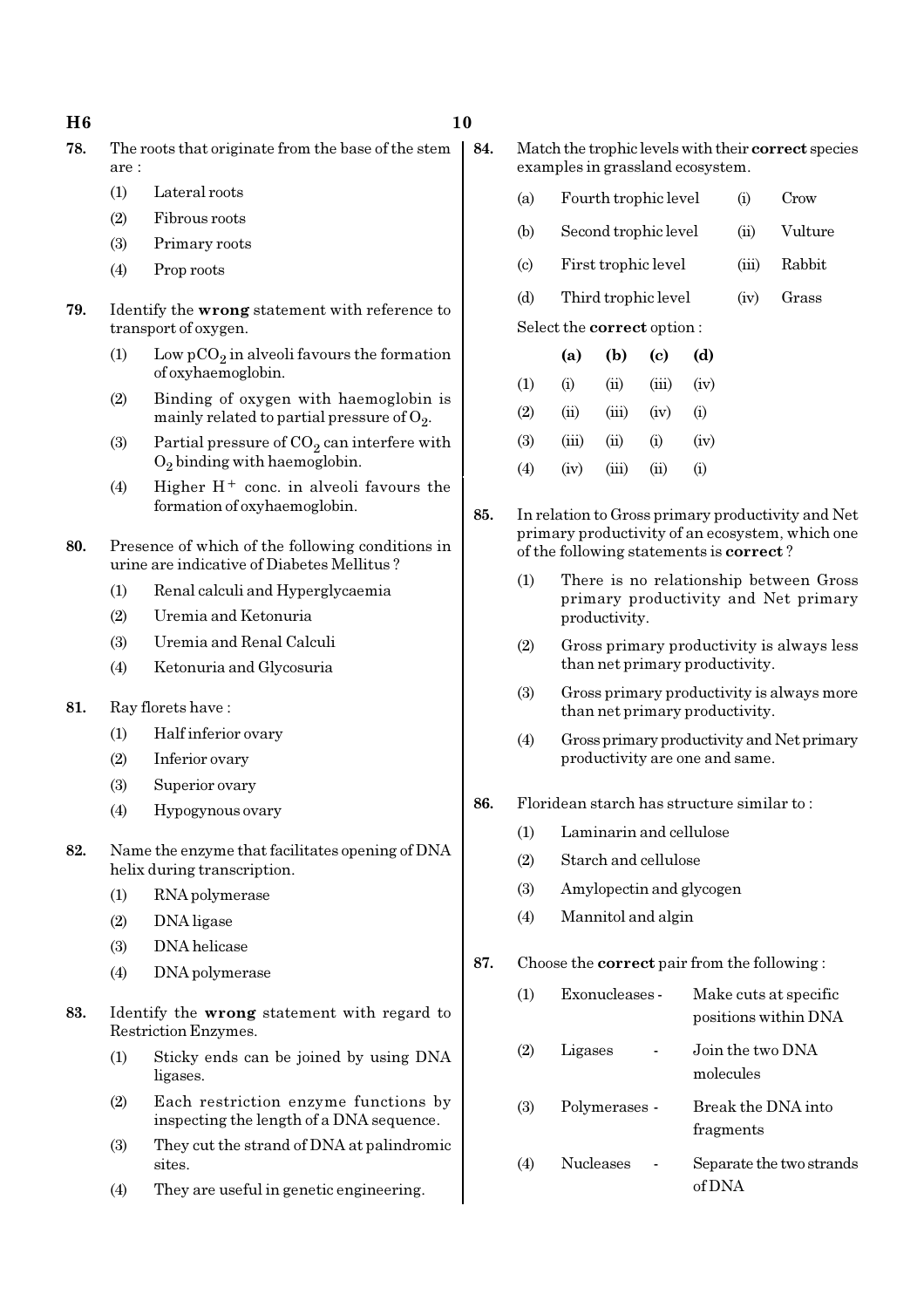- 88. Identify the wrong statement with reference to the gene 'I' that controls ABO blood groups.
	- (1) Allele 'i' does not produce any sugar.
	- (2) The gene (I) has three alleles.
	- (3) A person will have only two of the three alleles.
	- (4) When  $I^A$  and  $I^B$  are present together, they express same type of sugar.
- 89. The first phase of translation is :
	- (1) Recognition of an anti-codon
	- (2) Binding of mRNA to ribosome
	- (3) Recognition of DNA molecule
	- (4) Aminoacylation of tRNA
- 90. Which of the following statements is not correct ?
	- (1) Genetically engineered insulin is produced in E-Coli.
	- (2) In man insulin is synthesised as a proinsulin.
	- (3) The proinsulin has an extra peptide called C-peptide.
	- (4) The functional insulin has A and B chains linked together by hydrogen bonds.
- 91. Reaction between acetone and methylmagnesium chloride followed by hydrolysis will give :
	- (1) Isobutyl alcohol
	- (2) Isopropyl alcohol
	- (3) Sec. butyl alcohol
	- (4) Tert. butyl alcohol
- 92. Sucrose on hydrolysis gives :
	- (1) α-D-Fructose+β-D-Fructose
	- (2) β-D-Glucose+α-D-Fructose
	- (3)  $\alpha$ -D-Glucose + β-D-Glucose
	- (4)  $\alpha$ -D-Glucose + β-D-Fructose

**93.** A mixture of  $N_2$  and Ar gases in a cylinder contains 7 g of  $\mathrm{N}_2$  and 8 g of Ar. If the total pressure of the mixture of the gases in the cylinder is 27 bar, the partial pressure of  $\mathrm{N}_2 \, \mathrm{is}$  :

[Use atomic masses (in g mol<sup>-1</sup>) : N=14, Ar=40]

- (1) 18 bar
- $(2)$  9 bar
- (3) 12 bar
- (4) 15 bar
- 94. The number of protons, neutrons and electrons in  $^{175}_{71}$ Lu, respectively, are:
	- (1) 175, 104 and 71
	- (2) 71, 104 and 71
	- (3) 104, 71 and 71
	- (4) 71, 71 and 104
- 95. On electrolysis of dil.sulphuric acid using Platinum (Pt) electrode, the product obtained at anode will be :
	- $(1)$  SO<sub>2</sub> gas
	- (2) Hydrogen gas

(a)  $CO(g) + H<sub>2</sub>(g)$ 

- (3) Oxygen gas
- (4)  $H_2S$  gas
- 96. Match the following and identify the correct option.
	- $Ca(HCO<sub>3</sub>)<sub>2</sub>$ (b) Temporary (ii) An electron hardness of deficient hydride water
	- (c)  $B_2H_6$ (iii) Synthesis gas (d)  $H_2O_2$ (iv) Non-planar
		- structure

(g) (i)  $Mg(HCO_3)_2 +$ 

- (a) (b) (c) (d)  $(1)$   $(ii)$   $(iii)$   $(ii)$   $(iv)$  $(2)$   $(iii)$   $(i)$   $(ii)$   $(iv)$ (3)  $(iii)$   $(ii)$   $(i)$   $(iv)$  $(4)$   $(iii)$   $(iv)$   $(ii)$   $(i)$
- 97. Measuring Zeta potential is useful in determining which property of colloidal solution ?
	- (1) Size of the colloidal particles
	- (2) Viscosity
	- (3) Solubility
	- (4) Stability of the colloidal particles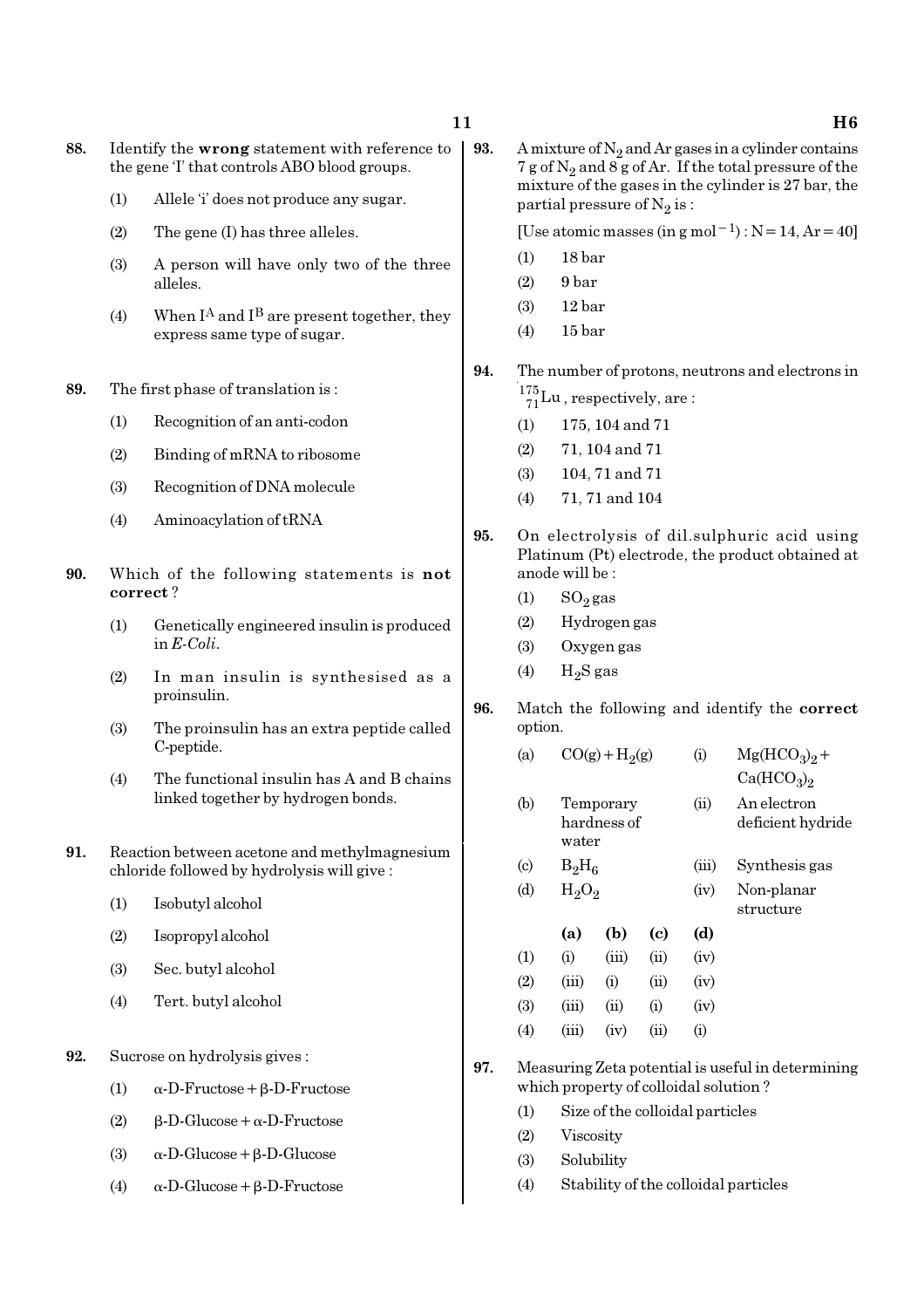98. Hydrolysis of sucrose is given by the following reaction.

 $Sucrose+H_2O \rightleftharpoons Glucose+Fructose$ 

If the equilibrium constant (K<sub>c</sub>) is  $2 \times 10^{13}$  at 300 K, the value of  $\Delta_r G^\ominus$  at the same temperature will be :

- (1)  $-8.314 \,\mathrm{J} \,\mathrm{mol}^{-1} \mathrm{K}^{-1} \times 300 \,\mathrm{K} \times \ln(4 \times 10^{13})$
- (2)  $-8.314 \,\mathrm{J} \,\mathrm{mol}^{-1} \mathrm{K}^{-1} \times 300 \,\mathrm{K} \times \ln(2 \times 10^{13})$
- (3)  $8.314 \text{ J mol}^{-1}\text{K}^{-1} \times 300 \text{ K} \times \ln(2 \times 10^{13})$
- (4)  $8.314 \text{ J mol}^{-1}\text{K}^{-1} \times 300 \text{ K} \times \ln(3 \times 10^{13})$
- 99. The rate constant for a first order reaction is  $4.606 \times 10^{-3}$  s<sup>-1</sup>. The time required to reduce 2.0 g of the reactant to 0.2 g is :
	- $(1)$  1000 s
	- $(2)$  100 s
	- (3) 200 s
	- (4) 500 s
- 100. Anisole on cleavage with HI gives :









- 101. Reaction between benzaldehyde and acetophenone in presence of dilute NaOH is known as :
	- (1) Cross Aldol condensation
	- (2) Aldol condensation
	- (3) Cannizzaro's reaction
	- (4) Cross Cannizzaro's reaction
- 102. Which of the following oxoacid of sulphur has −O−O− linkage ?
	- (1)  $H_2S_2O_7$ , pyrosulphuric acid
	- (2)  $H_2SO_3$ , sulphurous acid
	- (3)  $H_2SO_4$ , sulphuric acid
	- (4)  $H_2S_2O_8$ , peroxodisulphuric acid
- 103. Urea reacts with water to form A which will decompose to form B. B when passed through  $Cu^{2+}$  (aq), deep blue colour solution C is formed. What is the formula of C from the following ?
	- (1)  $CuCO<sub>3</sub>·Cu(OH)<sub>2</sub>$
	- $(2)$   $CuSO<sub>4</sub>$
	- (3)  $[Cu(NH_3)_4]^{2+}$
	- $(4)$   $Cu(OH)<sub>2</sub>$
- 104. Which of the following is a cationic detergent ?
	- (1) Sodium dodecylbenzene sulphonate
	- (2) Sodium lauryl sulphate
	- (3) Sodium stearate
	- (4) Cetyltrimethyl ammonium bromide
- 105. The freezing point depression constant  $(K_f)$  of benzene is  $5.12 \text{ K kg mol}^{-1}$ . The freezing point depression for the solution of molality 0.078 m containing a non-electrolyte solute in benzene is (rounded off upto two decimal places) :
	- $(1)$  0.60 K
	- $(2)$  0.20 K
	- $(3)$  0.80 K
	- (4) 0.40 K
- 106. For the reaction,  $2Cl(g) \rightarrow Cl_2(g)$ , the correct option is :
	- (1)  $\Delta_r H \leq 0$  and  $\Delta_r S \leq 0$
	- (2)  $\Delta_r H > 0$  and  $\Delta_r S > 0$
	- (3)  $\Delta_r H > 0$  and  $\Delta_r S < 0$
	- (4)  $\Delta_r H \leq 0$  and  $\Delta_r S \geq 0$

## $H6$  and  $12$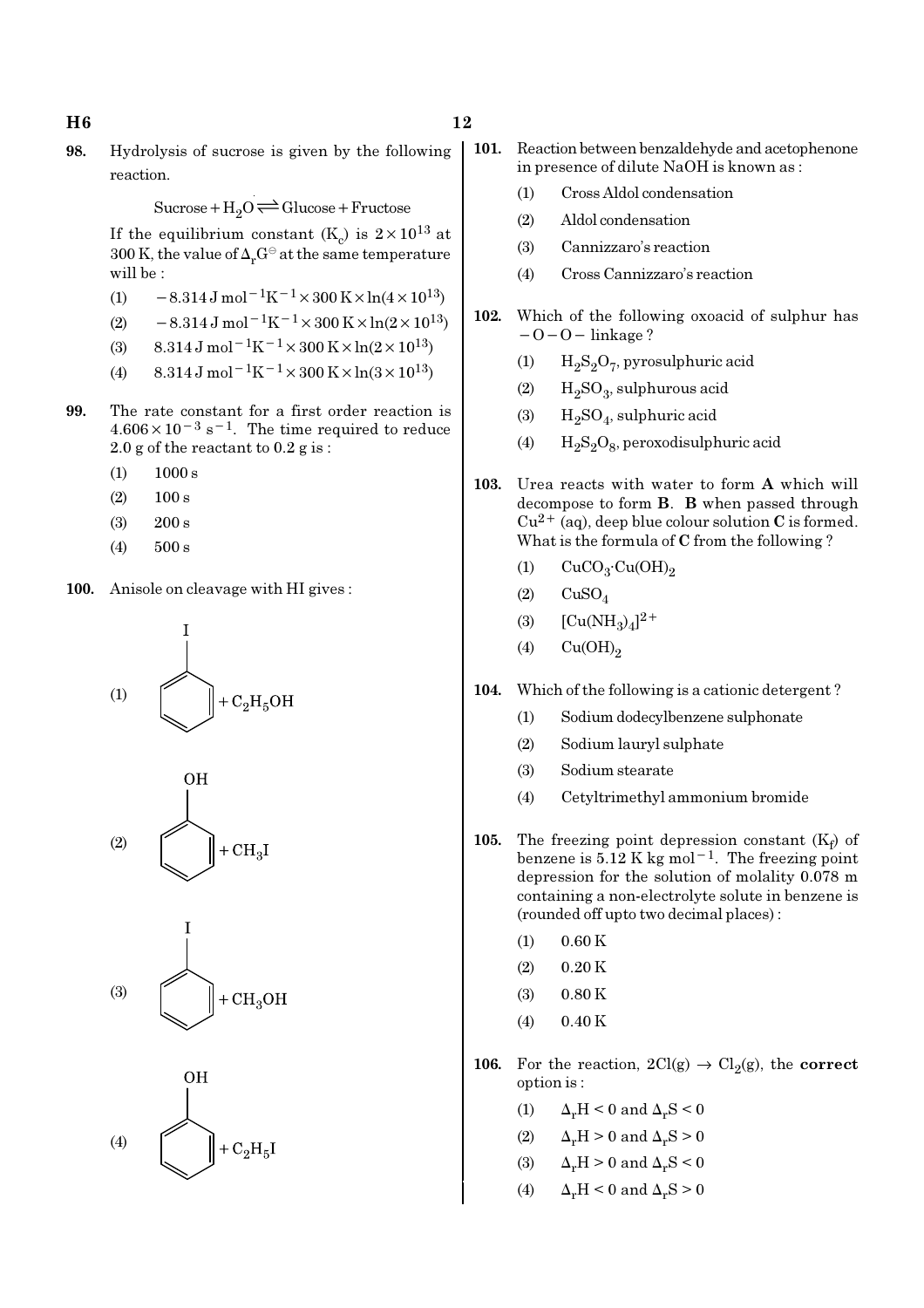- 107. An increase in the concentration of the reactants of a reaction leads to change in :
	- (1) collision frequency
	- (2) activation energy
	- (3) heat of reaction
	- (4) threshold energy
- 108. Identify the correct statements from the following :
	- (a)  $CO_2(g)$  is used as refrigerant for ice-cream and frozen food.
	- (b) The structure of  $C_{60}$  contains twelve six carbon rings and twenty five carbon rings.
	- (c) ZSM-5, a type of zeolite, is used to convert alcohols into gasoline.
	- (d) CO is colorless and odourless gas.
	- $(1)$   $(c)$  and  $(d)$  only
	- $(2)$  (a), (b) and (c) only
	- $(3)$   $(a)$  and  $(c)$  only
	- $(4)$  (b) and (c) only
- 109. Which one of the followings has maximum number of atoms ?
	- (1)  $1 g$  of Li(s) [Atomic mass of Li = 7]
	- (2)  $1$  g of Ag(s) [Atomic mass of Ag = 108]
	- (3) 1 g of  $Mg(s)$  [Atomic mass of  $Mg = 24$ ]
	- (4) 1 g of  $O_2(g)$  [Atomic mass of O = 16]
- 110. Paper chromatography is an example of:
	- (1) Column chromatography
	- (2) Adsorption chromatography
	- (3) Partition chromatography
	- (4) Thin layer chromatography
- 111. The number of Faradays(F) required to produce  $20$  g of calcium from molten CaCl $_2$  (Atomic mass of  $Ca = 40 g$  mol<sup>-1</sup>) is :
	- $(1) 4$
	- $(2) 1$
	- (3) 2
	- (4) 3
- 112. Identify the incorrect statement.
	- (1) The oxidation states of chromium in  $CrO_4^{2-}$

and  $Cr_2O_7^{2-}$  are not the same.

- (2)  $Cr^{2+}(d^4)$  is a stronger reducing agent than  $Fe^{2+}(d^6)$  in water.
- (3) The transition metals and their compounds are known for their catalytic activity due to their ability to adopt multiple oxidation states and to form complexes.
- (4) Interstitial compounds are those that are formed when small atoms like H, C or N are trapped inside the crystal lattices of metals.
- 113. An element has a body centered cubic (bcc) structure with a cell edge of 288 pm. The atomic radius is :

(1) 
$$
\frac{4}{\sqrt{2}} \times 288 \text{ pm}
$$
  
(2) 
$$
\frac{\sqrt{3}}{4} \times 288 \text{ pm}
$$
  
(3) 
$$
\frac{\sqrt{2}}{4} \times 288 \text{ pm}
$$
  
(4) 
$$
\frac{4}{\sqrt{3}} \times 288 \text{ pm}
$$

- 114. Find out the solubility of  $\text{Ni}(\text{OH})_2$  in 0.1 M NaOH. Given that the ionic product of  $\mathrm{Ni(OH)}_{2}$  is  $2 \times 10^{-15}$ .
	- (1)  $1 \times 10^8$  M
	- (2)  $2 \times 10^{-13}$  M
	- (3)  $2 \times 10^{-8}$  M
	- (4)  $1 \times 10^{-13}$  M
- 115. Identify a molecule which does not exist.
	- $(1)$   $O_2$
	- $(2)$  He<sub>2</sub>
	- $(3)$  Li<sub>2</sub>
	- (4)  $C_2$
- 116. Which of the following is a basic amino acid ?
	- (1) Lysine
	- (2) Serine
	- (3) Alanine
	- (4) Tyrosine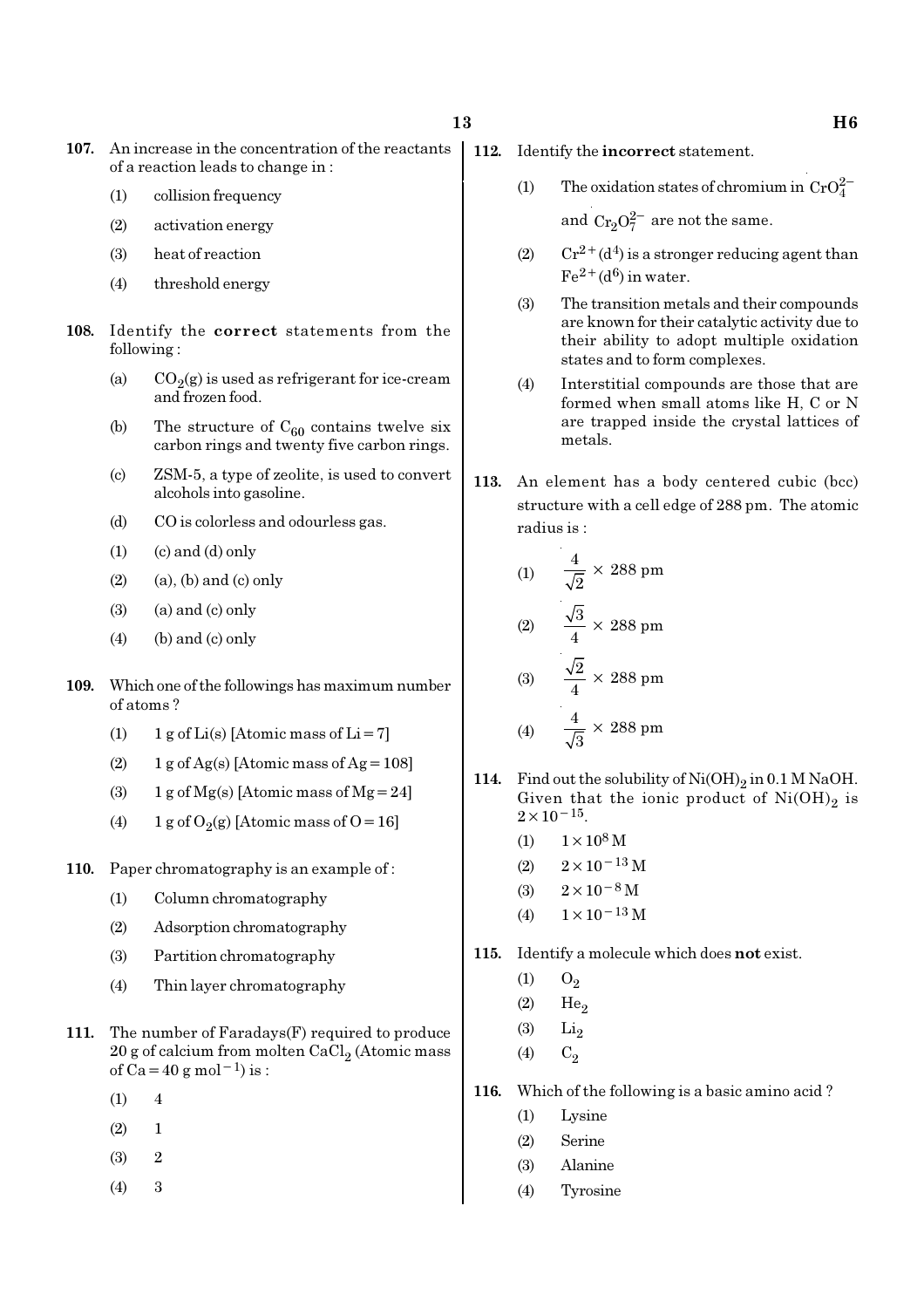### $H6$  and  $14$

- 117. Which of the following is a natural polymer ?
	- (1) poly (Butadiene-acrylonitrile)
	- (2) cis-1,4-polyisoprene
	- (3) poly (Butadiene-styrene)
	- (4) polybutadiene
- 118. Identify the correct statement from the following :
	- (1) Pig iron can be moulded into a variety of shapes.
	- (2) Wrought iron is impure iron with 4% carbon.
	- (3) Blister copper has blistered appearance due to evolution of CO<sub>2</sub>.
	- (4) Vapour phase refining is carried out for Nickel by Van Arkel method.
- 119. Which of the following is not correct about carbon monoxide ?
	- (1) It is produced due to incomplete combustion.
	- (2) It forms carboxyhaemoglobin.
	- (3) It reduces oxygen carrying ability of blood.
	- (4) The carboxyhaemoglobin (haemoglobin bound to CO) is less stable than oxyhaemoglobin.
- 120. Match the following :

|     | Oxide                   |       | <b>Nature</b> |
|-----|-------------------------|-------|---------------|
| (a) | CO.                     | (i)   | Basic         |
| (b) | BaO                     | (ii)  | Neutral       |
| (c) | $\text{Al}_2\text{O}_3$ | (iii) | Acidic        |

(d)  $Cl_2O_7$ (iv) Amphoteric

Which of the following is correct option ?

|                   | (a)   | (b)   | (c)   | (d)   |
|-------------------|-------|-------|-------|-------|
| (1)               | (iv)  | (iii) | (ii)  | (i)   |
| (2)               | (i)   | (ii)  | (iii) | (iv)  |
| (3)               | (ii)  | (i)   | (iv)  | (iii) |
| $\left( 4\right)$ | (iii) | (iv)  | (i)   | (ii)  |

- 121. The following metal ion activates many enzymes, participates in the oxidation of glucose to produce ATP and with Na, is responsible for the transmission of nerve signals.
	- (1) Potassium
	- (2) Iron
	- (3) Copper
	- (4) Calcium
- 122. Which of the following set of molecules will have zero dipole moment ?
	- (1) Boron trifluoride, beryllium difluoride, carbon dioxide, 1,4-dichlorobenzene
	- (2) Ammonia, beryllium difluoride, water, 1,4-dichlorobenzene
	- (3) Boron trifluoride, hydrogen fluoride, carbon dioxide, 1,3-dichlorobenzene
	- (4) Nitrogen trifluoride, beryllium difluoride, water, 1,3-dichlorobenzene
- 123. Which of the following amine will give the carbylamine test ?



- 124. A tertiary butyl carbocation is more stable than a secondary butyl carbocation because of which of the following ?
	- (1) Hyperconjugation
	- (2)  $-I$  effect of  $-CH_3$  groups
	- (3) + R effect of  $-CH<sub>3</sub>$  groups
	- (4)  $-$  R effect of  $-$  CH<sub>3</sub> groups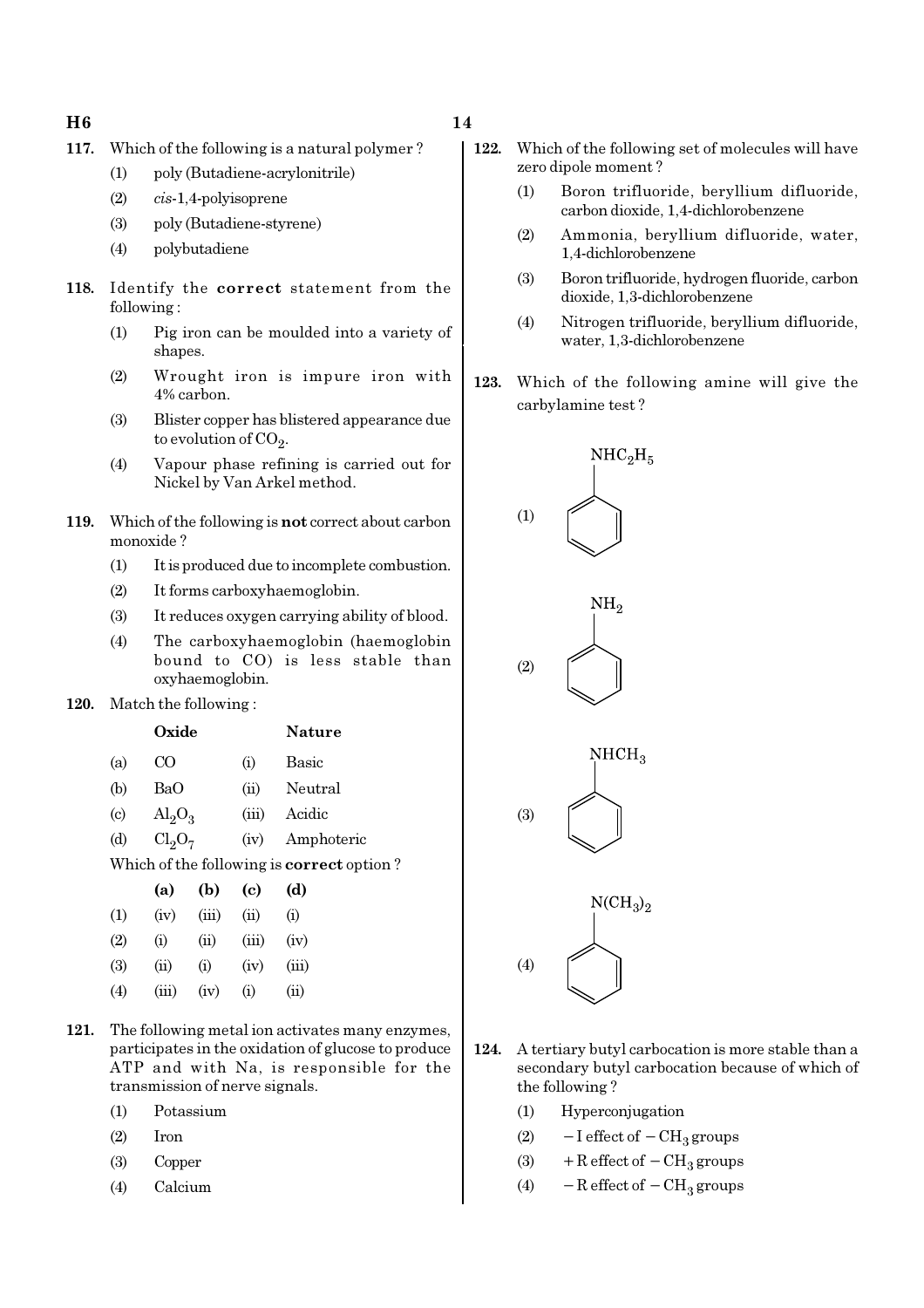- 125. Elimination reaction of 2-Bromo-pentane to form pent-2-ene is :
	- (a) β-Elimination reaction
	- (b) Follows Zaitsev rule
	- (c) Dehydrohalogenation reaction
	- (d) Dehydration reaction
	- $(1)$   $(a), (b), (d)$
	- $(2)$   $(a), (b), (c)$
	- (3) (a), (c), (d)
	- $(4)$  (b), (c), (d)
- 126. The calculated spin only magnetic moment of  $Cr^{2+}$ ion is :
	- (1) 2.84 BM
	- (2) 3.87 BM
	- (3) 4.90 BM
	- (4) 5.92 BM
- 127. An alkene on ozonolysis gives methanal as one of the product. Its structure is :



- 128. Which of the following alkane cannot be made in good yield by Wurtz reaction ?
	- (1) n-Butane
	- (2) n-Hexane
	- (3) 2,3-Dimethylbutane
	- (4) n-Heptane
- 129. Identify compound X in the following sequence of reactions :









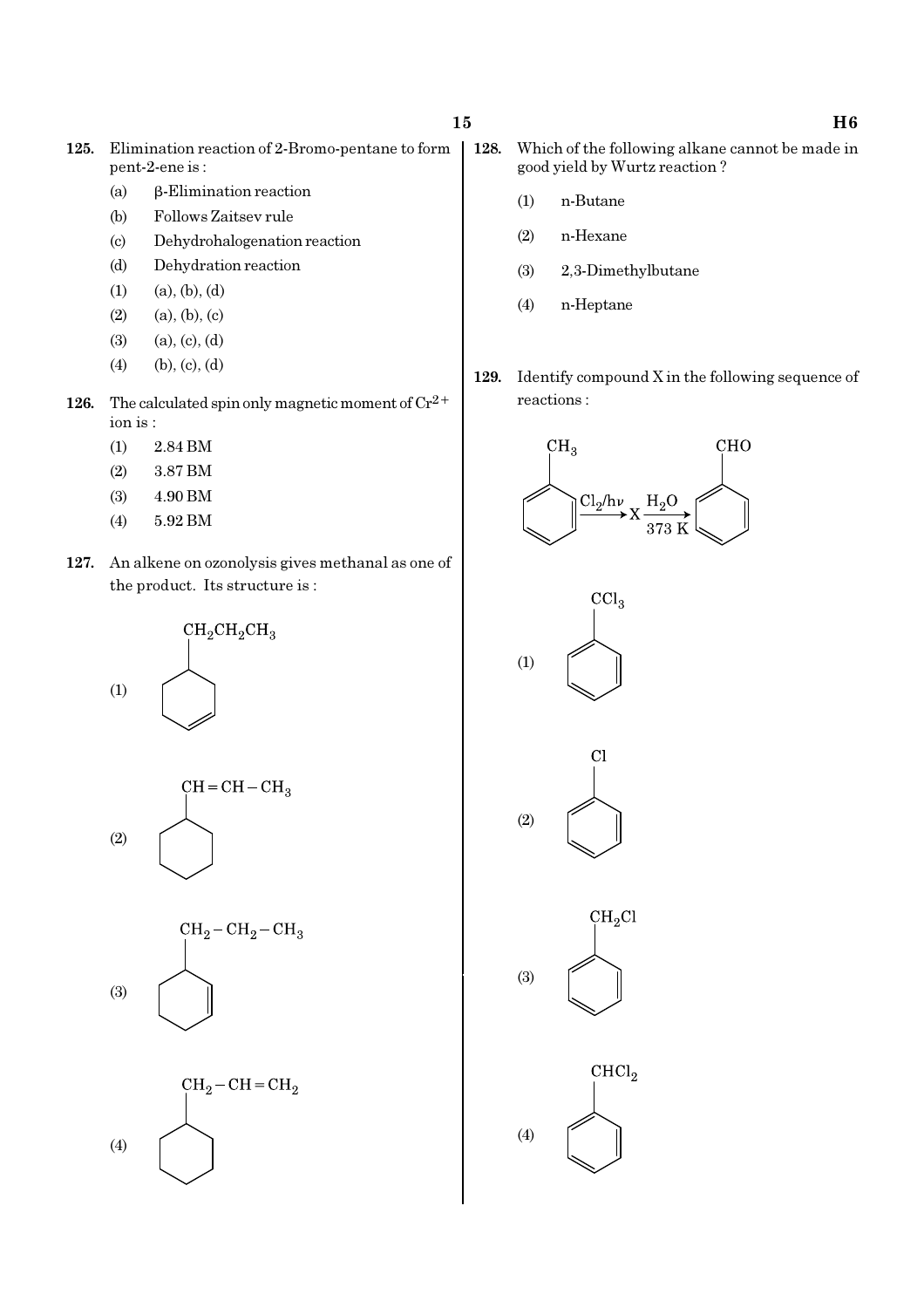- 130. Which of the following is the correct order of increasing field strength of ligands to form coordination compounds ?
	- (1)  $\text{CN}^- \leq C_2 O_4^{2-} \leq \text{SCN}^- \leq \text{F}^-$
	- (2)  $\text{SCN}^-$  < F<sup>-</sup> < C<sub>2</sub>O<sup>2-</sup> < CN<sup>-</sup>
	- (3)  $\text{SCN}^-$  < F<sup>-</sup> < CN<sup>-</sup> < C<sub>2</sub>O<sub>2</sub><sup>2</sup>
	- (4)  $F^-$  < SCN<sup>-</sup> < C<sub>2</sub>O<sub>4</sub><sup>2</sup><sup>-</sup> < CN<sup>-</sup>
- 131. The mixture which shows positive deviation from Raoult's law is :
	- (1) Chloroethane+Bromoethane
	- (2) Ethanol+Acetone
	- (3) Benzene+Toluene
	- (4) Acetone+Chloroform
- 132. Identify the incorrect match.

|                             | Name             |       | <b>IUPAC Official Name</b> |
|-----------------------------|------------------|-------|----------------------------|
| (a)                         | Unnilunium       | (i)   | Mendelevium                |
| (b)                         | Unniltrium       | (ii)  | Lawrencium                 |
| $\left( \mathrm{c} \right)$ | Unnilhexium      | (iii) | Seaborgium                 |
| (d)                         | Unununnium       | (iv)  | Darmstadtium               |
| (1)                         | $(d)$ , $(iv)$   |       |                            |
| (2)                         | (a), (i)         |       |                            |
| (3)                         | $(b)$ , $(ii)$   |       |                            |
|                             | $(4)$ (c), (iii) |       |                            |
|                             |                  |       |                            |

- 133. The correct option for free expansion of an ideal gas under adiabatic condition is :
	- (1)  $q > 0$ ,  $\Delta T > 0$  and  $w > 0$
	- (2)  $q = 0, \Delta T = 0$  and  $w = 0$
	- (3)  $q = 0, \Delta T < 0$  and  $w > 0$
	- (4)  $q < 0$ ,  $\Delta T = 0$  and  $w = 0$
- 134. HCl was passed through a solution of  $CaCl<sub>2</sub>$ , MgCl<sub>2</sub> and NaCl. Which of the following compound(s) crystallise(s) ?
	- (1) NaCl,  $MgCl<sub>2</sub>$  and  $CaCl<sub>2</sub>$
	- (2) Both  $\mathrm{MgCl}_2$  and  $\mathrm{CaCl}_2$
	- (3) Only NaCl
	- (4) Only  $MgCl<sub>2</sub>$
- 135. What is the change in oxidation number of carbon in the following reaction ?

 $\text{CH}_4(g) + 4\text{Cl}_2(g) \rightarrow \text{CCl}_4(l) + 4\text{HCl}(g)$ 

- (1)  $0 \text{ to } -4$
- $(2)$  +4 to +4
- (3)  $0 \text{ to } +4$
- $(4) -4$  to  $+4$
- 136. A resistance wire connected in the left gap of a metre bridge balances a 10  $\Omega$  resistance in the right gap at a point which divides the bridge wire in the ratio 3 : 2. If the length of the resistance wire is 1.5 m, then the length of 1  $\Omega$  of the resistance wire is :
	- (1)  $1.5 \times 10^{-2}$  m
	- (2)  $1.0 \times 10^{-2}$  m
	- $(3)$  1.0×10<sup>-1</sup> m
	- (4)  $1.5 \times 10^{-1}$  m
- 137. Light of frequency 1.5 times the threshold frequency is incident on a photosensitive material. What will be the photoelectric current if the frequency is halved and intensity is doubled ?
	- (1) zero
	- (2) doubled
	- (3) four times
	- (4) one-fourth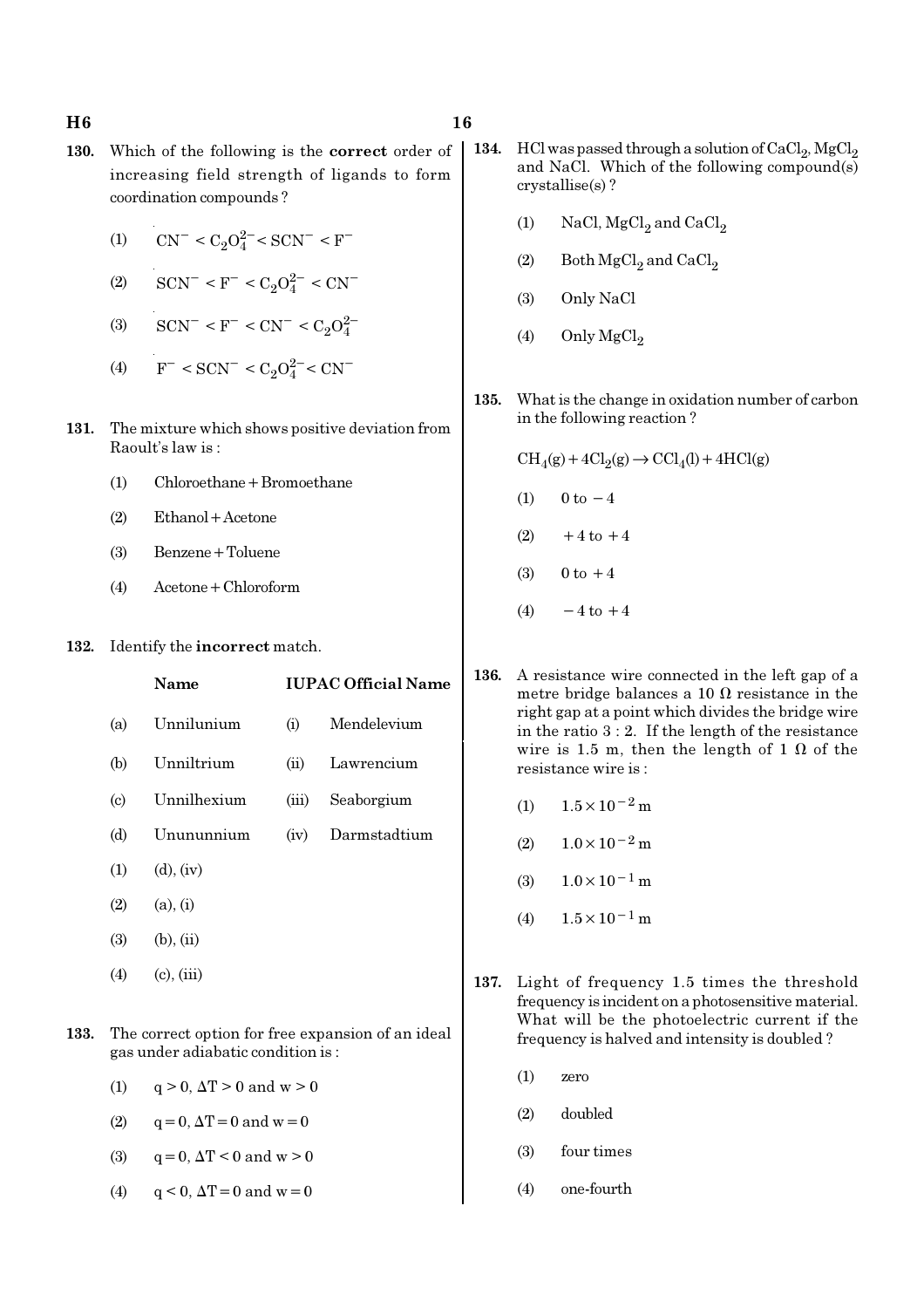> 0 1 1 1 0 1 1 1 1

(4) A B Y

0 0 1 0 1 1

138. For the logic circuit shown, the truth table is :

1 0 1 1 1 0 139. Two bodies of mass 4 kg and 6 kg are tied to the ends of a massless string. The string passes over a pulley which is frictionless (see figure). The acceleration of the system in terms of acceleration due to gravity (g) is :



- 140. An electron is accelerated from rest through a potential difference of V volt. If the de Broglie wavelength of the electron is  $1.227 \times 10^{-2}$  nm, the potential difference is :
	- $(1)$  10<sup>4</sup> V
	- $(2) 10 V$
	- (3)  $10^2$  V
	- (4)  $10^3$  V
- 141. Assume that light of wavelength 600 nm is coming from a star. The limit of resolution of telescope whose objective has a diameter of 2 m is :
	- (1)  $6.00 \times 10^{-7}$  rad
	- (2)  $3.66 \times 10^{-7}$  rad
	- (3) 1.83×10−7 rad
	- (4)  $7.32 \times 10^{-7}$  rad
- 142. A short electric dipole has a dipole moment of 16×10−<sup>9</sup> C m. The electric potential due to the dipole at a point at a distance of 0.6 m from the centre of the dipole, situated on a line making an angle of  $60^\circ$  with the dipole axis is :

$$
\left(\frac{1}{4\pi\epsilon_0} = 9 \times 10^9 \text{ N m}^2/\text{C}^2\right)
$$

- (1) zero
- $(2) 50 V$
- $(3)$  200 V
- $(4)$  400 V
- 143. The increase in the width of the depletion region in a p-n junction diode is due to :
	- (1) increase in forward current
	- (2) forward bias only
	- (3) reverse bias only
	- (4) both forward bias and reverse bias
- 144. A 40  $\mu$ F capacitor is connected to a 200 V, 50 Hz ac supply. The rms value of the current in the circuit is, nearly :
	- (1) 25.1 A
	- $(2)$  1.7 A
	- (3) 2.05 A
	- (4) 2.5 A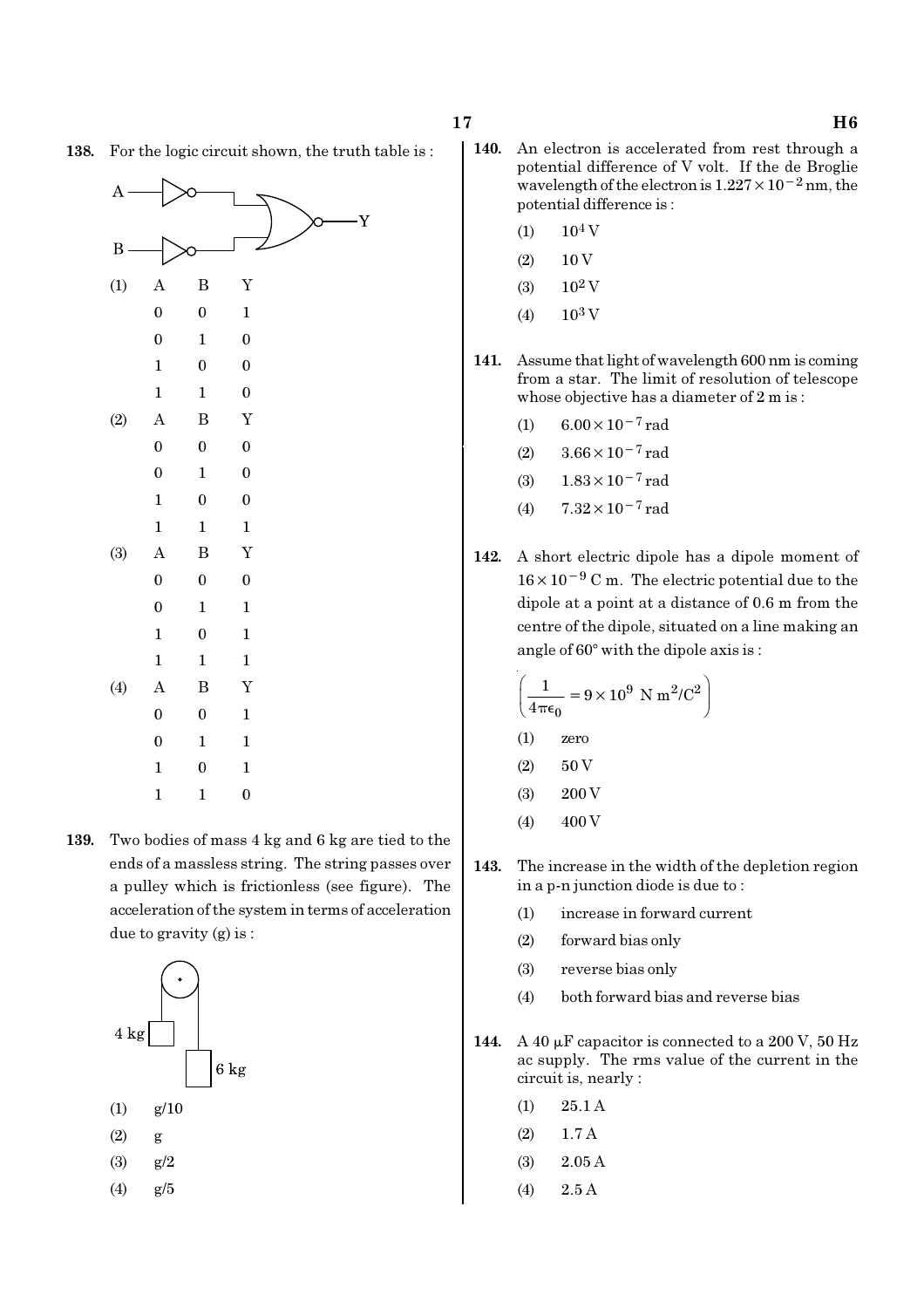145. The average thermal energy for a mono-atomic gas is : ( $k_B$  is Boltzmann constant and T, absolute temperature)

(1) 
$$
\frac{7}{2} k_{B}T
$$
  
\n(2)  $\frac{1}{2} k_{B}T$   
\n(3)  $\frac{3}{2} k_{B}T$   
\n(4)  $\frac{5}{2} k_{B}T$ 

- 146. Taking into account of the significant figures, what is the value of 9.99 m−0.0099 m ?
	- $(1)$  9.9 m
	- (2) 9.9801 m
	- (3) 9.98 m
	- (4) 9.980 m
- 147. In a guitar, two strings A and B made of same material are slightly out of tune and produce beats of frequency 6 Hz. When tension in B is slightly decreased, the beat frequency increases to 7 Hz. If the frequency of A is 530 Hz, the original frequency of B will be :
	- (1) 537 Hz
	- (2) 523 Hz
	- (3) 524 Hz
	- (4) 536 Hz
- 148. When a uranium isotope  $\frac{235}{92}$ U is bombarded with a neutron, it generates  $^{89}_{36}\text{Kr}$  , three neutrons and :
	- (1)  $\frac{103}{36}$ Kr
	- (2)  $\frac{144}{56}Ba$
	- (3)  $\frac{91}{40}Zr$
	- (4)  $\frac{101}{36}$ Kr
- 149. Dimensions of stress are :
	- (1)  $[ML^{-1}T^{-2}]$
	- (2)  $[MLT^{-2}]$
	- (3)  $[ML^2T^{-2}]$
	- (4)  $[ML^0T^{-2}]$

150. The mean free path for a gas, with molecular diameter d and number density n can be expressed as :

(1) 
$$
\frac{1}{\sqrt{2} n^2 \pi^2 d^2}
$$
  
\n(2) 
$$
\frac{1}{\sqrt{2} n \pi d}
$$
  
\n(3) 
$$
\frac{1}{\sqrt{2} n \pi d^2}
$$
  
\n(4) 
$$
\frac{1}{\sqrt{2} n^2 \pi d^2}
$$

- 151. Light with an average flux of 20 W/cm<sup>2</sup> falls on a non-reflecting surface at normal incidence having surface area 20 cm2. The energy received by the surface during time span of 1 minute is :
	- (1)  $48 \times 10^3$  J
	- (2)  $10 \times 10^3$  J
	- (3)  $12 \times 10^3$  J
	- (4)  $24 \times 10^3$  J
- 152. The energy required to break one bond in DNA is 10−20 J. This value in eV is nearly :
	- $(1)$  0.006
	- $(2) 6$
	- $(3)$  0.6
	- $(4)$  0.06
- 153. A spherical conductor of radius 10 cm has a charge of  $3.2 \times 10^{-7}$  C distributed uniformly. What is the magnitude of electric field at a point 15 cm from the centre of the sphere ?

$$
\left(\frac{1}{4\pi\epsilon_0} = 9 \times 10^9 \text{ N m}^2/\text{C}^2\right)
$$

- (1)  $1.28 \times 10^7$  N/C
- (2)  $1.28 \times 10^4$  N/C
- (3)  $1.28 \times 10^5$  N/C
- (4)  $1.28 \times 10^6$  N/C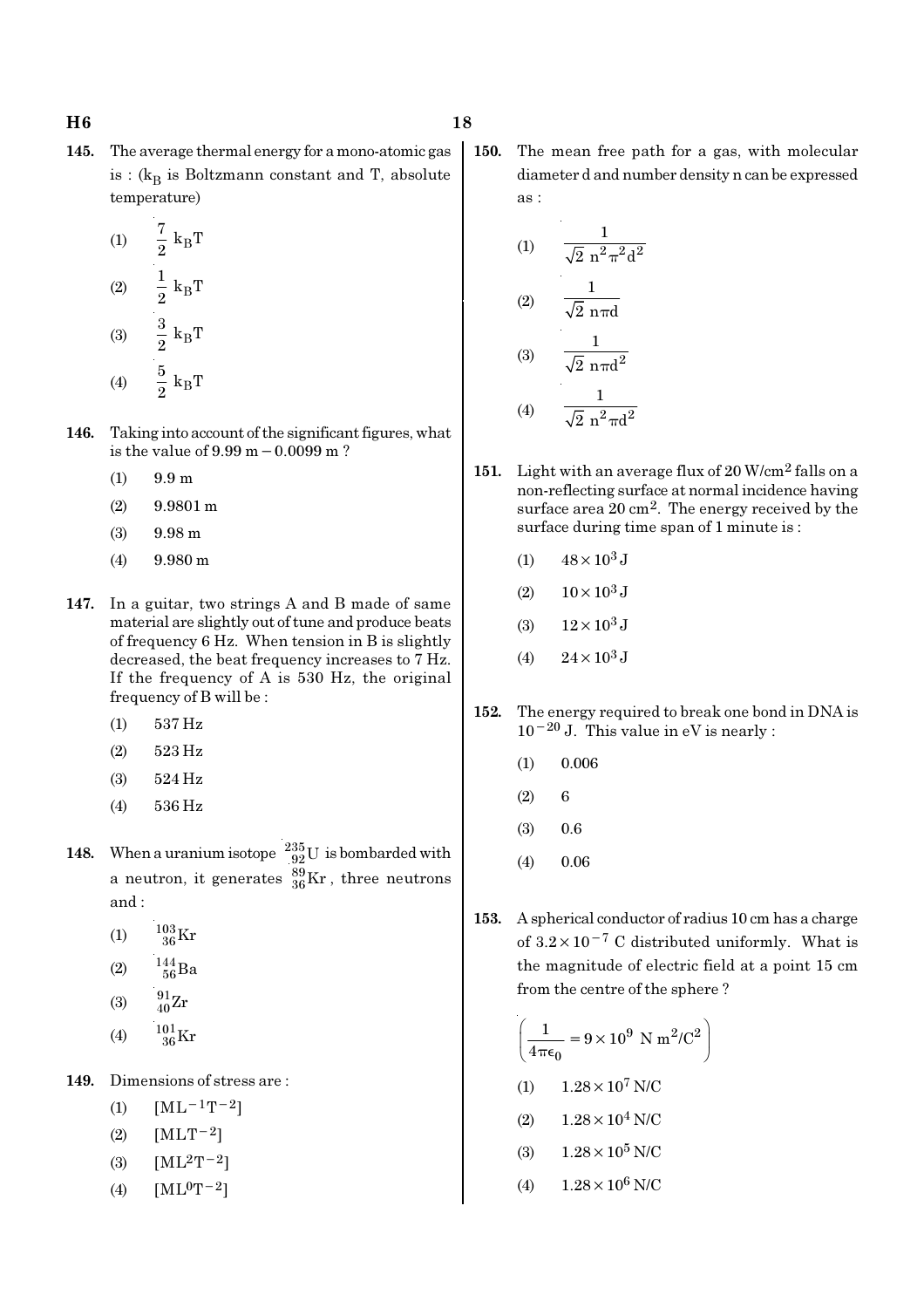- 
- 154. A ray is incident at an angle of incidence  $i$  on one surface of a small angle prism (with angle of prism A) and emerges normally from the opposite surface. If the refractive index of the material of the prism is  $\mu$ , then the angle of incidence is nearly equal to :
	- (1) A 2 µ (2) A  $\overline{2\mu}$
	- (3) 2A
	- $\mu$
	- $(4)$   $\mu$ A
- 155. The solids which have the negative temperature coefficient of resistance are :
	- (1) insulators and semiconductors
	- (2) metals
	- (3) insulators only
	- (4) semiconductors only
- 156. A long solenoid of 50 cm length having 100 turns carries a current of 2.5 A. The magnetic field at the centre of the solenoid is :
	- $(\mu_0 = 4\pi \times 10^{-7} \text{ T m A}^{-1})$
	- (1)  $3.14 \times 10^{-5}$  T
	- $(2)$  6.28 × 10<sup>-4</sup> T
	- (3)  $3.14 \times 10^{-4}$  T
	- (4) 6.28 × 10<sup>-5</sup> T
- 157. In a certain region of space with volume  $0.2 \text{ m}^3$ , the electric potential is found to be 5 V throughout. The magnitude of electric field in this region is :
	- (1) 5 N/C
	- (2) zero
	- (3) 0.5 N/C
	- (4) 1 N/C
- **158.** The Brewsters angle  $i<sub>b</sub>$  for an interface should be :
	- (1)  $i_h = 90^\circ$
	- (2)  $0^{\circ} < i_b < 30^{\circ}$
	- (3)  $30^{\circ} < i_b < 45^{\circ}$
	- (4)  $45^{\circ} < i_b < 90^{\circ}$

159. The capacitance of a parallel plate capacitor with air as medium is  $6 \mu$ F. With the introduction of a dielectric medium, the capacitance becomes  $30 \mu$ F. The permittivity of the medium is :

 $(\epsilon_0 = 8.85 \times 10^{-12} \text{ C}^2 \text{ N}^{-1} \text{ m}^{-2})$ 

- (1)  $5.00 \text{ C}^2 \text{ N}^{-1} \text{ m}^{-2}$
- (2)  $0.44 \times 10^{-13}$  C<sup>2</sup> N<sup>-1</sup> m<sup>-2</sup>
- (3)  $1.77 \times 10^{-12}$  C<sup>2</sup> N<sup>-1</sup> m<sup>-2</sup>
- (4)  $0.44 \times 10^{-10}$  C<sup>2</sup> N<sup>-1</sup> m<sup>-2</sup>
- 160. The phase difference between displacement and acceleration of a particle in a simple harmonic motion is :
	- (1) zero
	- (2)  $\pi$  rad

(3) 
$$
\frac{3\pi}{2} \text{ rad}
$$
  
(4) 
$$
\frac{\pi}{2} \text{ rad}
$$

- 161. A charged particle having drift velocity of  $7.5 \times 10^{-4}$  m s<sup>-1</sup> in an electric field of  $3 \times 10^{-10}$  Vm<sup>-1</sup>, has a mobility in m<sup>2</sup> V<sup>-1</sup> s<sup>-1</sup> of :
	- (1)  $2.25 \times 10^{-15}$
	- $(2)$   $2.25 \times 10^{15}$
	- (3)  $2.5 \times 10^6$
	- (4)  $2.5 \times 10^{-6}$
- 162. Which of the following graph represents the variation of resistivity (ρ) with temperature (T) for copper ?

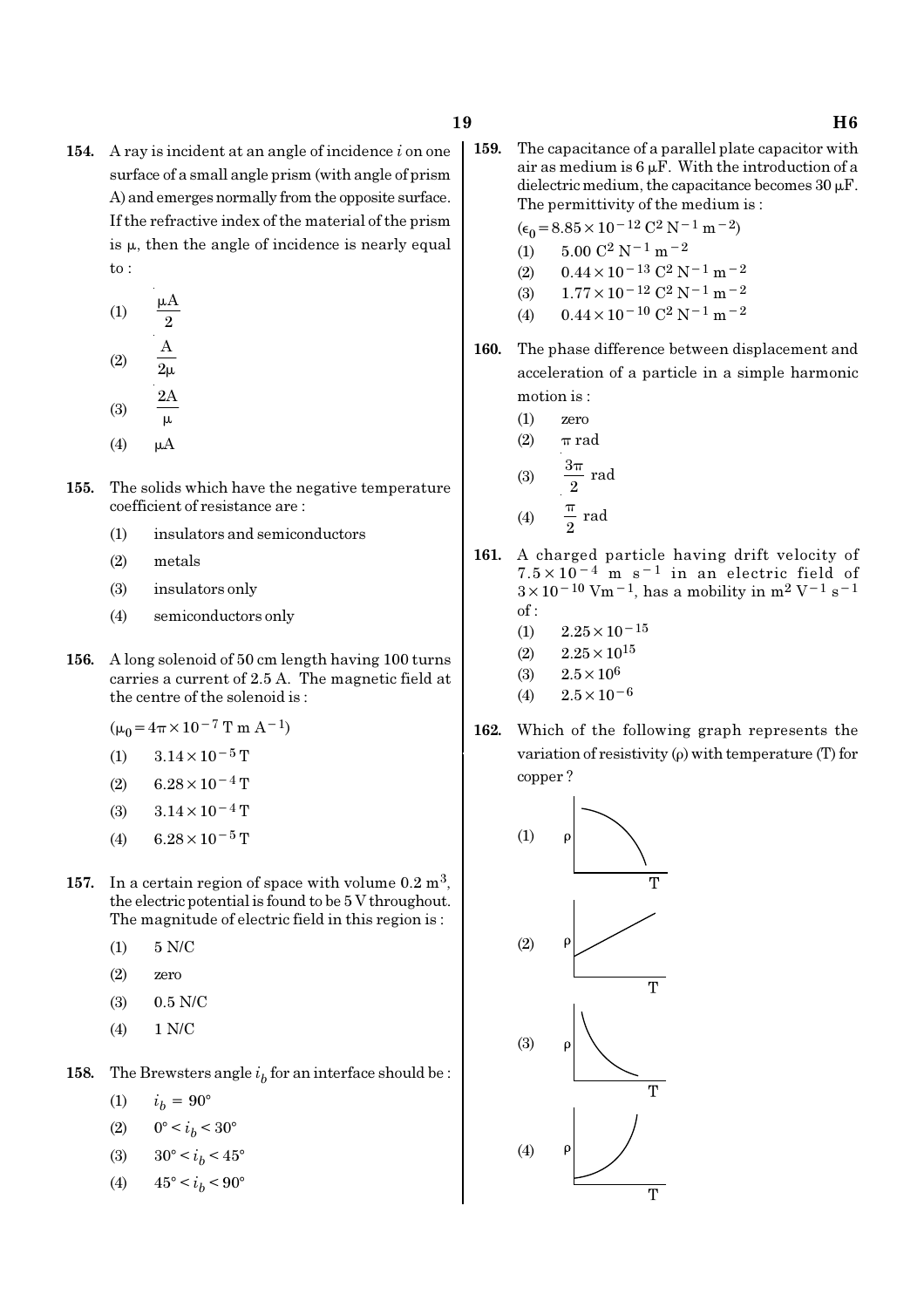### H6 20

- 163. An iron rod of susceptibility 599 is subjected to a magnetising field of 1200 A m−1. The permeability of the material of the rod is :
	- $(\mu_0 = 4\pi \times 10^{-7} \text{ T m A}^{-1})$
	- (1)  $2.4\pi \times 10^{-7}$  T m A<sup>-1</sup>
	- (2)  $2.4\pi \times 10^{-4}$  T m A<sup>-1</sup>
	- (3)  $8.0 \times 10^{-5}$  T m A<sup>-1</sup>
	- (4)  $2.4\pi \times 10^{-5}$  T m A<sup>-1</sup>
- 164. Two particles of mass 5 kg and 10 kg respectively are attached to the two ends of a rigid rod of length 1 m with negligible mass.

The centre of mass of the system from the 5 kg particle is nearly at a distance of :

- (1) 80 cm
- (2) 33 cm
- (3) 50 cm
- (4) 67 cm
- 165. For transistor action, which of the following statements is correct ?
	- (1) The base region must be very thin and lightly doped.
	- (2) Base, emitter and collector regions should have same doping concentrations.
	- (3) Base, emitter and collector regions should have same size.
	- (4) Both emitter junction as well as the collector junction are forward biased.
- 166. Find the torque about the origin when a force of  $3 \hat{j}$  N acts on a particle whose position vector is  $2 \, \overset{\circ}{k} \, \text{m} \, \cdot$ 
	- (1)  $6 \hat{k}$  N m
	- (2)  $6\hat{i}$  N m
	- (3)  $6\hat{j}$  N m
	- (4)  $-6\hat{i}$  N m

167. The color code of a resistance is given below :



The values of resistance and tolerance, respectively, are :

- (1) 470  $\Omega$ , 5%
- (2)  $470 \text{ k}\Omega, 5\%$
- (3)  $47 \text{ k}\Omega$ , 10%
- (4)  $4.7 \text{ k}\Omega, 5\%$
- 168. A ball is thrown vertically downward with a velocity of 20 m/s from the top of a tower. It hits the ground after some time with a velocity of 80 m/s. The height of the tower is :  $(g=10 \text{ m/s}^2)$ 
	- (1) 300 m
	- (2) 360 m
	- (3) 340 m
	- (4) 320 m
- 169. A capillary tube of radius r is immersed in water and water rises in it to a height h. The mass of the water in the capillary is 5 g. Another capillary tube of radius 2r is immersed in water. The mass of water that will rise in this tube is :
	- $(1)$  20.0 g
	- $(2)$  2.5 g
	- (3) 5.0 g
	- (4)  $10.0 \text{ g}$
- 170. The energy equivalent of 0.5 g of a substance is :
	- (1)  $0.5 \times 10^{13}$  J
	- (2)  $4.5 \times 10^{16}$  J
	- (3)  $4.5 \times 10^{13}$  J
	- (4)  $1.5 \times 10^{13}$  J
- 171. Two cylinders A and B of equal capacity are connected to each other via a stop cock. A contains an ideal gas at standard temperature and pressure. B is completely evacuated. The entire system is thermally insulated. The stop cock is suddenly opened. The process is :
	- (1) isobaric
	- (2) isothermal
	- (3) adiabatic
	- (4) isochoric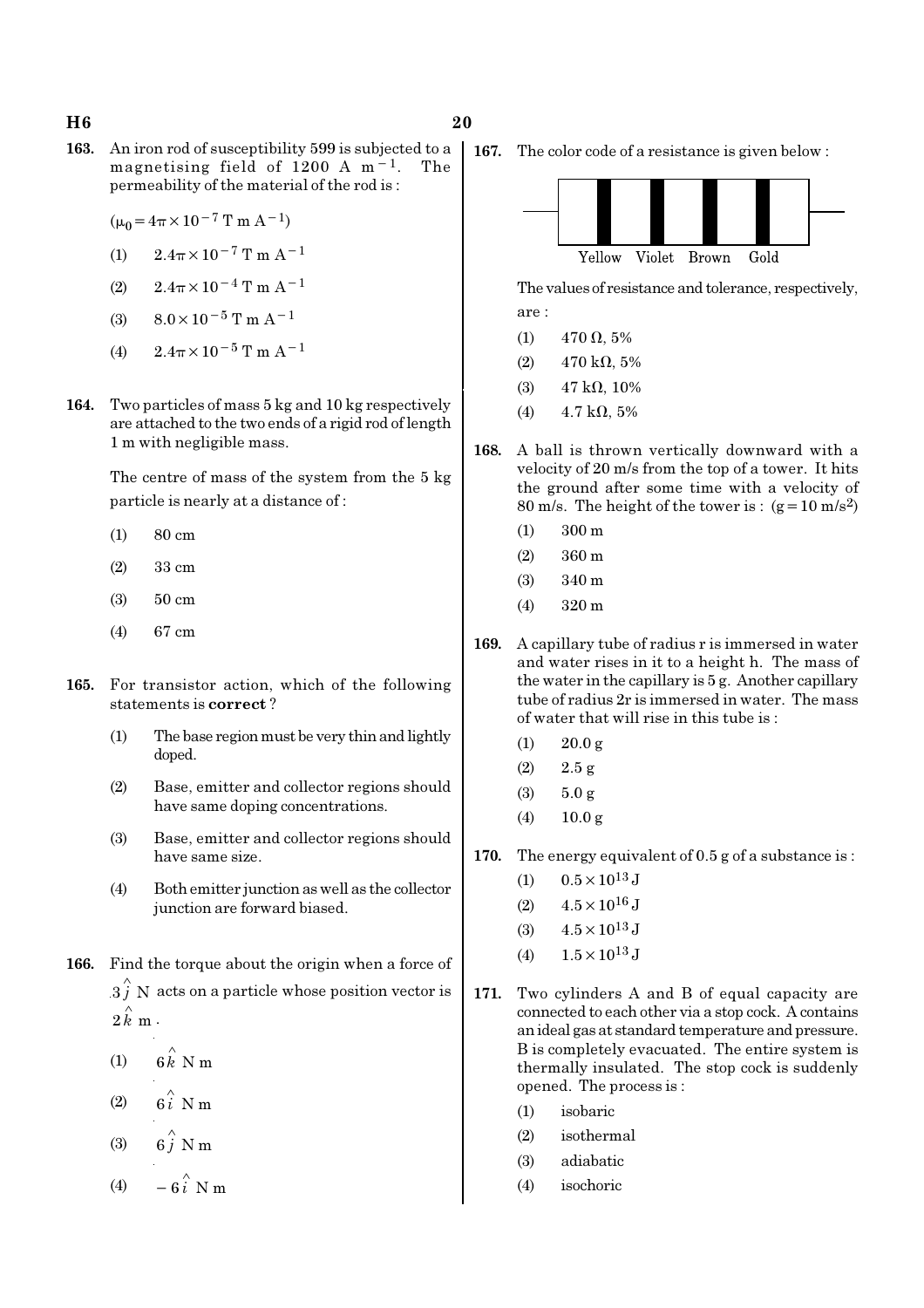172. A screw gauge has least count of 0.01 mm and there are 50 divisions in its circular scale.

The pitch of the screw gauge is :

- (1) 1.0 mm
- (2) 0.01 mm
- (3) 0.25 mm
- (4) 0.5 mm
- 173. In Young's double slit experiment, if the separation between coherent sources is halved and the distance of the screen from the coherent sources is doubled, then the fringe width becomes :
	- (1) one-fourth
	- (2) double
	- (3) half
	- (4) four times
- 174. A body weighs 72 N on the surface of the earth. What is the gravitational force on it, at a height equal to half the radius of the earth ?
	- (1) 24 N
	- (2) 48 N
	- (3) 32 N
	- (4) 30 N
- 175. The ratio of contributions made by the electric field and magnetic field components to the intensity of an electromagnetic wave is : (c=speed of electromagnetic waves)
	- (1)  $1 : c^2$
	- $(2)$  c : 1
	- $(3) \quad 1 : 1$
	- $(4) 1 : c$
- 176. The quantities of heat required to raise the temperature of two solid copper spheres of radii  $\rm r_1$  and  $\rm r_2$  ( $\rm r_1$ =1.5  $\rm r_2$ ) through 1 K are in the ratio :
	- (1) 5 3 (2) 27 8 (3)  $\frac{9}{4}$
	- (4)  $\frac{3}{2}$
- 177. A series LCR circuit is connected to an ac voltage source. When L is removed from the circuit, the phase difference between current and voltage  $is \frac{1}{3}$ π . If instead C is removed from the circuit, the phase difference is again  $\frac{1}{3}$ π between current and voltage. The power factor of the circuit is :
	- $(1)$  − 1.0
	- (2) zero
	- (3) 0.5
	- (4) 1.0
- 178. A cylinder contains hydrogen gas at pressure of  $249$  kPa and temperature  $27^{\circ}$ C.

Its density is :  $(R=8.3 \text{ J mol}^{-1}\text{ K}^{-1})$ 

- (1)  $0.02 \text{ kg/m}^3$
- (2)  $0.5 \text{ kg/m}^3$
- (3)  $0.2 \text{ kg/m}^3$
- (4)  $0.1 \text{ kg/m}^3$
- 179. A wire of length L, area of cross section A is hanging from a fixed support. The length of the wire changes to  $\mathrm{L}_1$  when mass M is suspended from its free end. The expression for Young's modulus is :

(1) 
$$
\frac{MgL}{A(L_1 - L)}
$$
  
(2) 
$$
\frac{MgL_1}{H}
$$

$$
(3) \quad \frac{\text{AL}}{\text{Mg(L}_1 - \text{L})}
$$

$$
(4) \qquad \frac{\text{MgL}}{\text{AL}_1}
$$

- 180. For which one of the following, Bohr model is not valid ?
	- (1) Singly ionised neon atom  $(Ne^+)$
	- (2) Hydrogen atom
	- (3) Singly ionised helium atom  $(He<sup>+</sup>)$
	- (4) Deuteron atom

- o 0 o -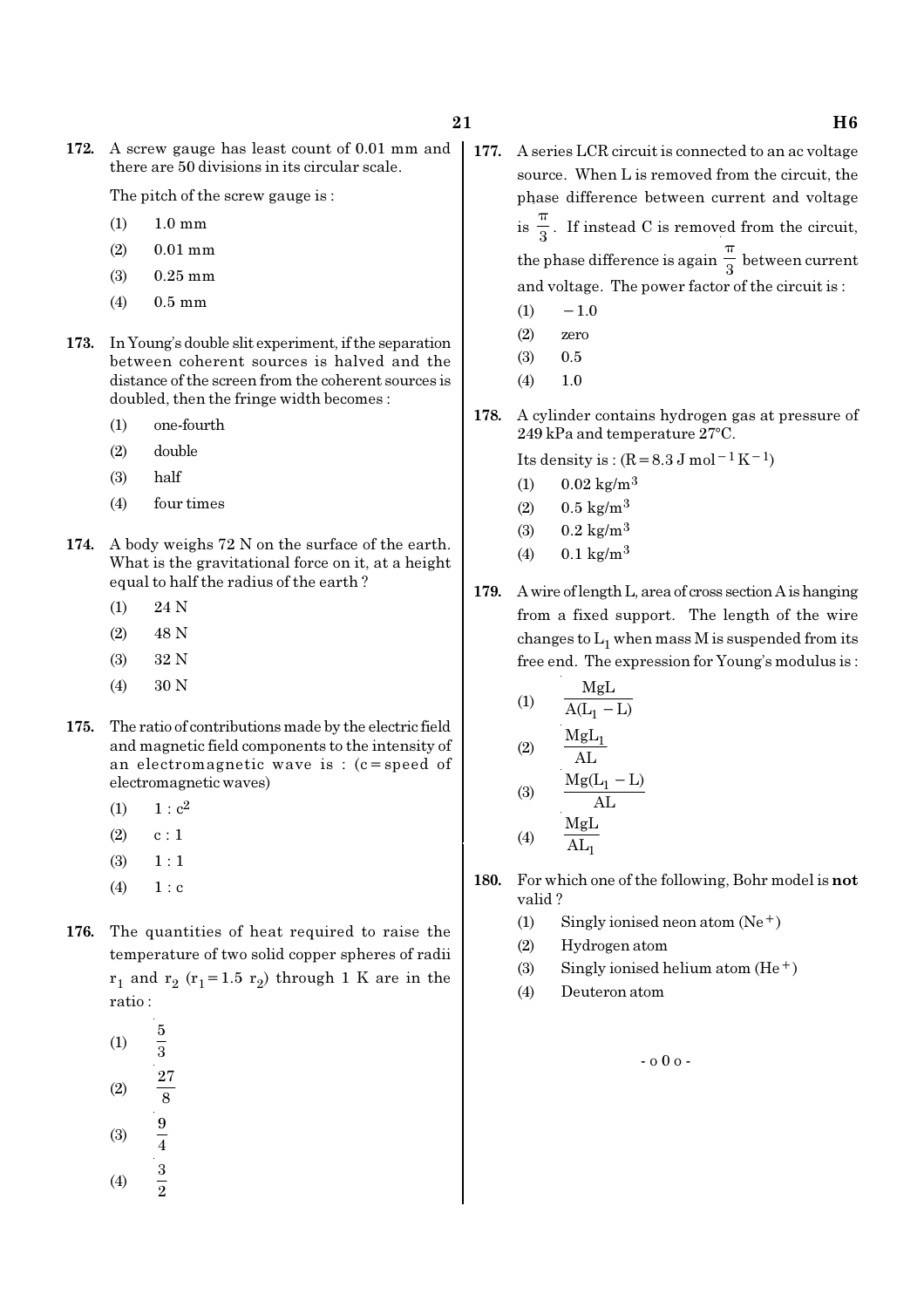# H6 22 Space For Rough Work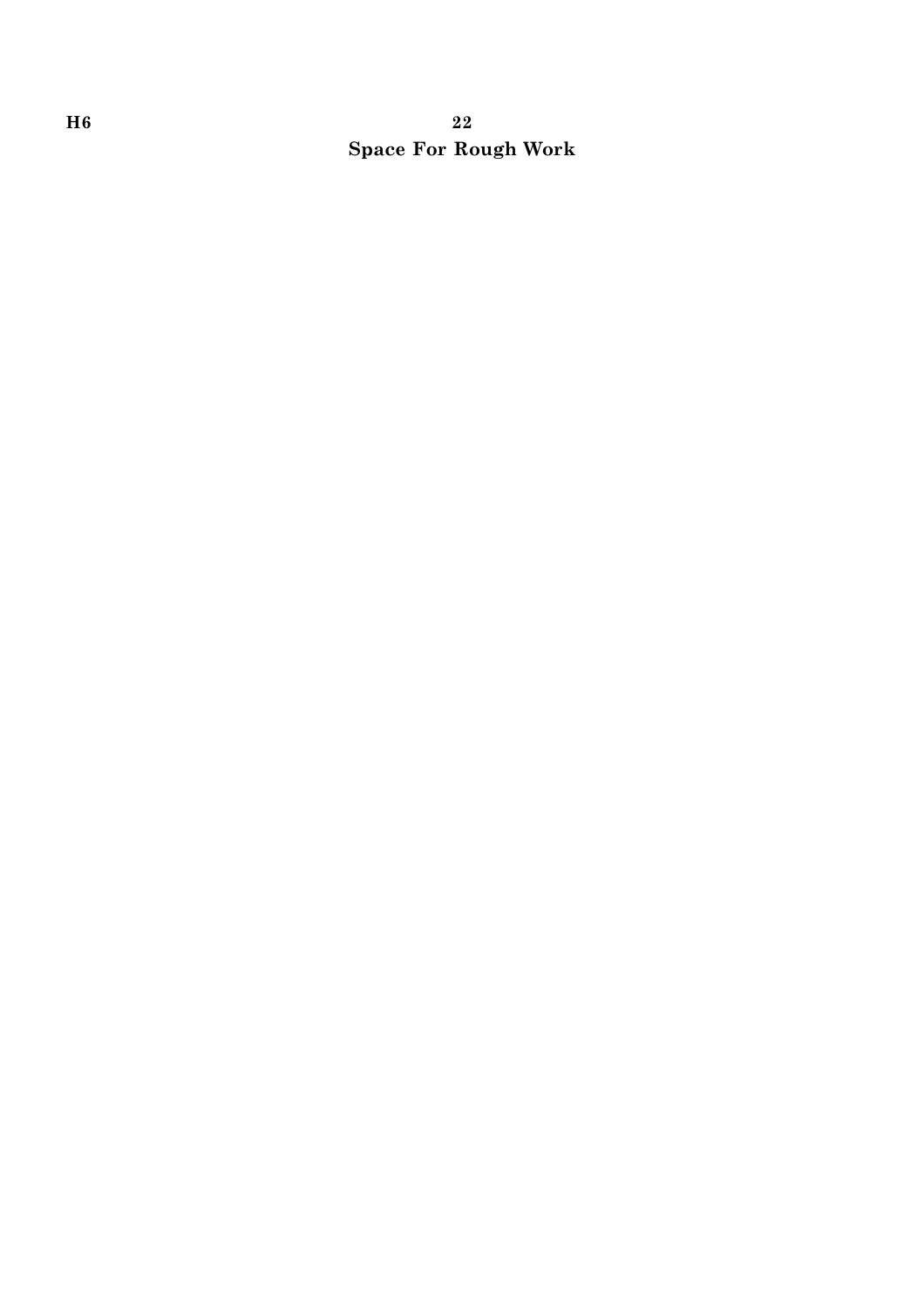# $23$  H6 Space For Rough Work